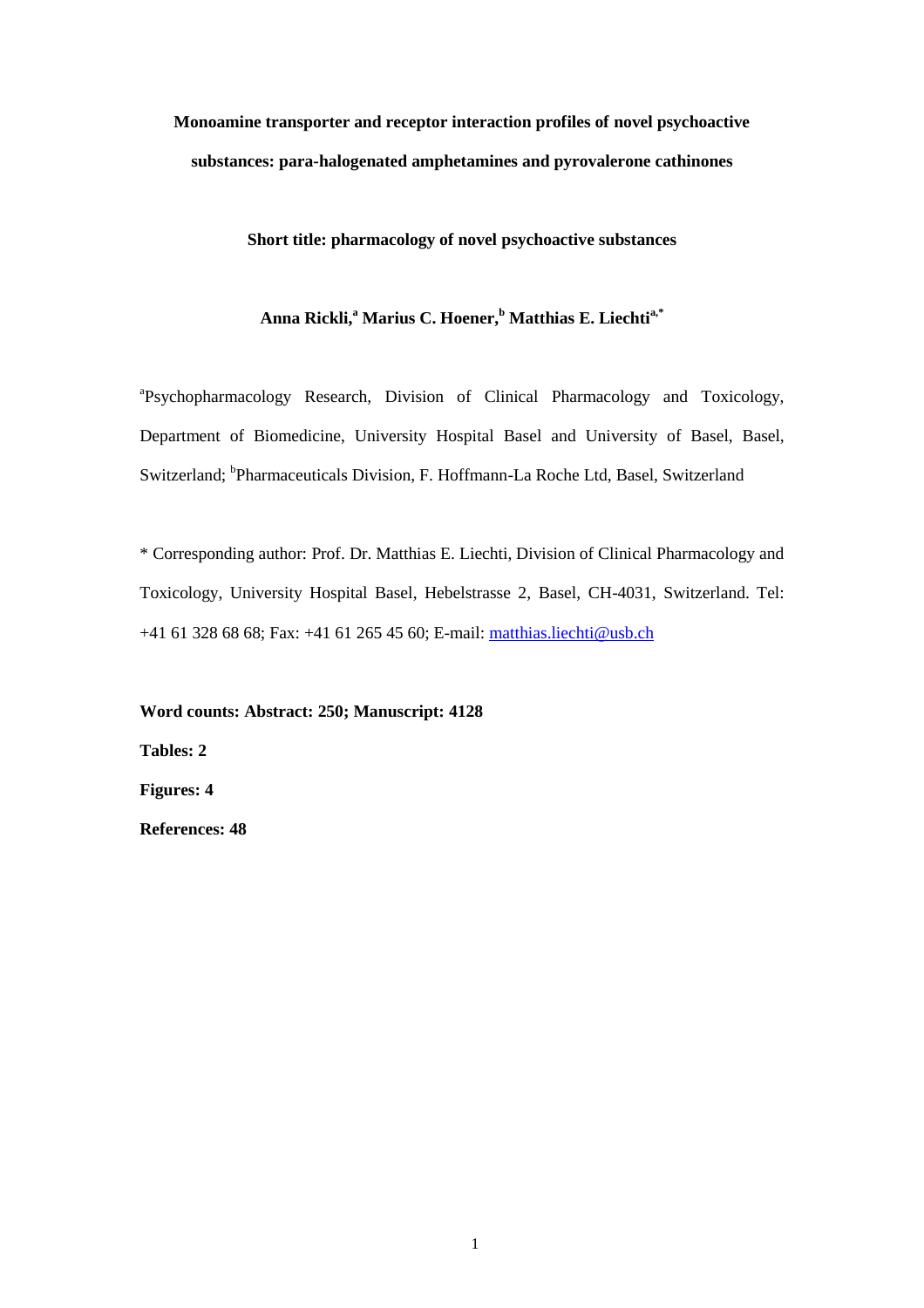#### **ABSTRACT**

The pharmacology of novel psychoactive substances is mostly unknown. We evaluated the transporter and receptor interaction profiles of a series of para-(4)-substituted amphetamines and pyrovalerone cathinones. We tested the potency of these compounds to inhibit the norepinephrine (NE), dopamine (DA), and serotonin (5-HT) transporters (NET, DAT, and SERT, respectively) using human embryonic kidney 293 cells that express the respective human transporters. We also tested the substance-induced efflux of NE, DA, and 5-HT from monoamine-loaded cells, binding affinities to monoamine receptors, and  $5-HT_{2B}$  receptor activation. Para-(4)-substituted amphetamines, including 4-methylmethcathinone (mephedrone), 4-ethylmethcathinone, 4-fluoroamphetamine, 4-fluoromethamphetamine, 4 fluoromethcatinone (flephedrone), and 4-bromomethcathinone, were relatively more serotonergic (lower DAT:SERT ratio) compared with their analogs amphetamine, methamphetamine, and methcathinone. The 4-methyl, 4-ethyl, and 4-bromo groups resulted in enhanced serotonergic properties compared with the 4-fluoro group. The para-substituted amphetamines released NE and DA. 4-Fluoramphetamine, 4-flouromethamphetamine, 4 methylmethcathinone, and 4-ethylmethcathinone also released 5-HT similarly to 3,4 methylenedioxymethamphetamine. The pyrovalerone cathinones 3,4methylenedioxypyrovalerone, pyrovalerone, α-pyrrolidinovalerophenone, 3,4 methylenedioxy-α-pyrrolidinopropiophenone, and 3,4-methylenedioxy-αpyrrolidinobutiophenone potently inhibited the NET and DAT but not the SERT. Naphyrone was the only pyrovalerone that also inhibited the SERT. The pyrovalerone cathinones did not release monoamines. Most of the para-substituted amphetamines exhibited affinity for the 5-  $HT<sub>2A</sub>$  receptor but no relevant activation of the 5-HT<sub>2B</sub> receptor. All of the cathinones exhibited reduced trace amine receptor 1 binding compared with the non-β-ketoamphetamines. In conclusion, para-substituted amphetamines exhibited enhanced direct and indirect serotonergic agonist properties and are likely associated with more MDMA-like effects. The pharmacological profile of the pyrovalerone cathinones predicts pronounced stimulant effects and high abuse liability.

2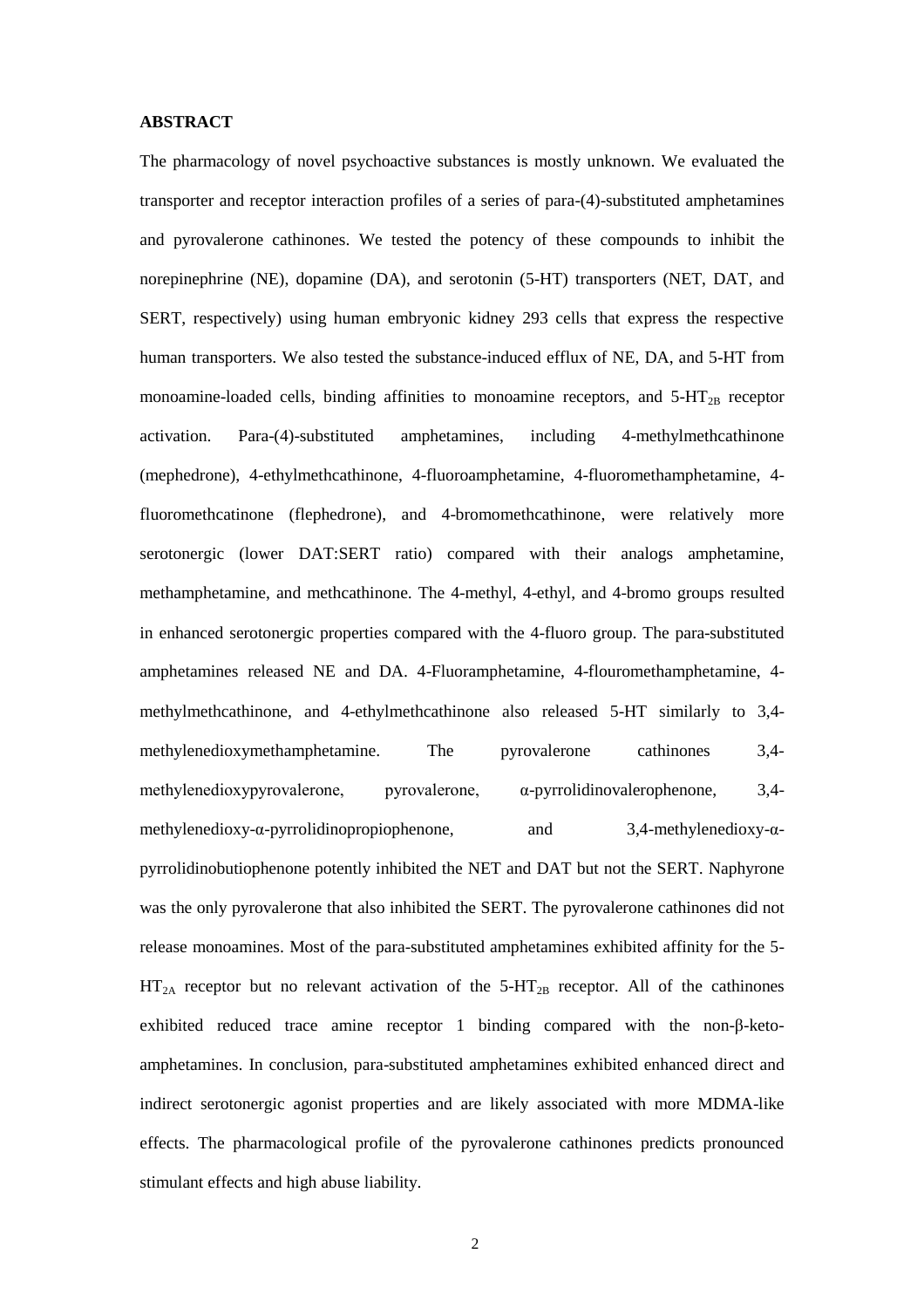**Keywords:** novel psychoactive substances, cathinone, amphetamine, dopamine, serotonin, transporter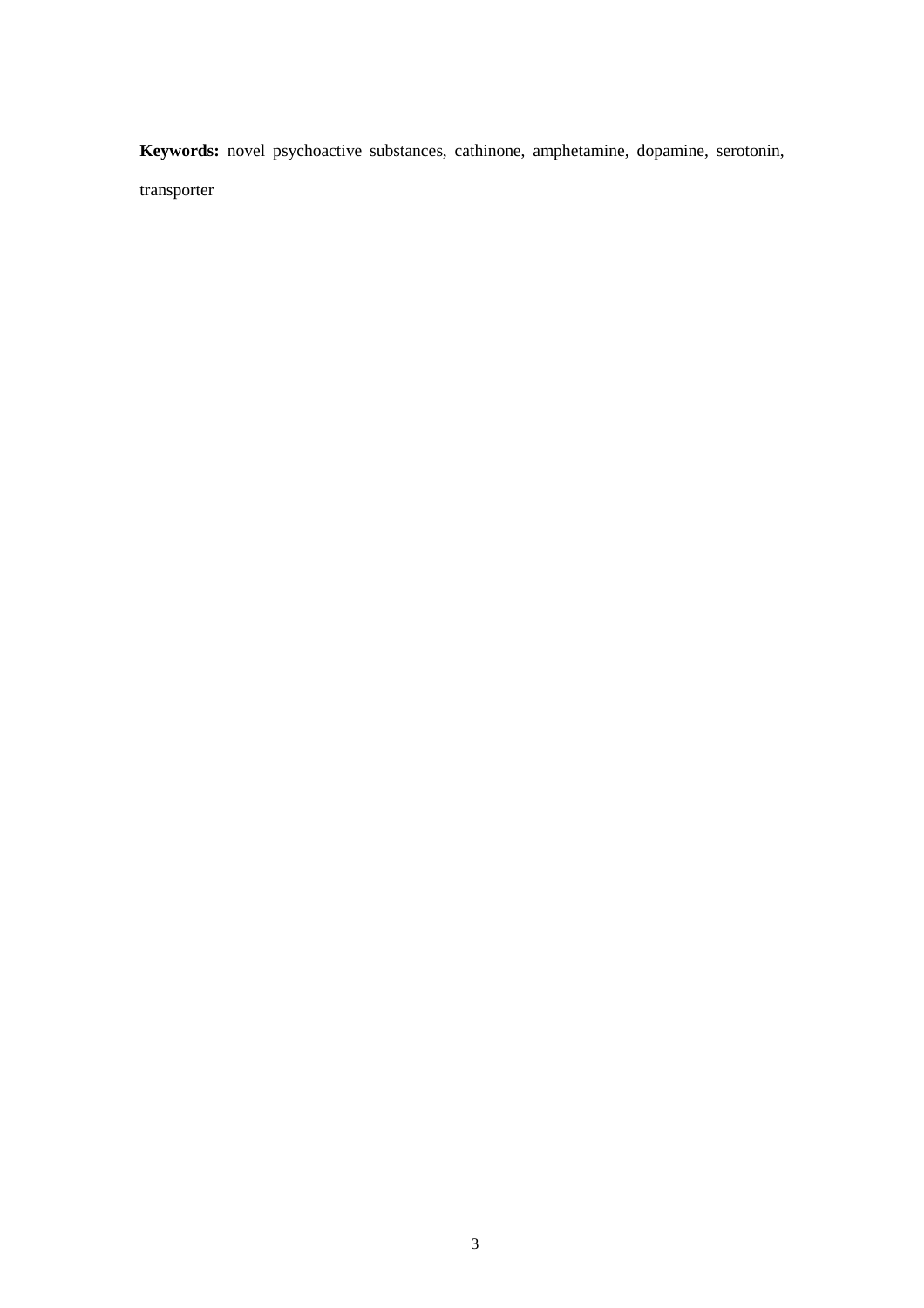# **1. Introduction**

Novel psychoactive substances ("designer drugs") are newly misused psychotropic drugs that may pose a threat to public health that is comparable to previously listed drugs of abuse. Novel psychoactive substances are typically sold through the Internet (i.e., "Internet drugs") and misbranded as "research chemicals," "bath salts,", and "plant food" and labeled "not for human consumption." The substances are typically chemically slightly different from already scheduled drugs to circumvent regulations and are therefore also termed "legal highs." In the last few years, we have seen an unprecedented growth in the number of new psychoactive substances on the illicit drug market. More than 300 novel substances have been detected since 2005 (European Monitoring Center for Drugs and Drug Addiction, 2014a). Currently, more than one new substance is identified in one of the EU countries every week [\(European Monitoring Center for Drugs and Drug Addiction, 2014a\)](#page-19-0). In most cases, pharmacological data are not available for the newly misused substances. Many novel psychoactive substances are amphetamine derivatives that can be expected to interact with the norepinephrine (NE), dopamine (DA), and serotonin (5-hydroxytryptamine [5-HT]) transporters (NET, DAT, and SERT, respectively) to inhibit monoamine transport or induce transporter-mediated monoamine release. However, chemical substitutions at the amphetamine core structure may significantly alter the absolute or relative potency of these newly designed substances at the NET and DAT relative to the SERT [\(Baumann et al., 2012;](#page-17-0) [Blough et al., 2014;](#page-18-0) [Cozzi et al., 2013;](#page-18-1) [Eshleman et al., 2013;](#page-19-1) [Iversen et al., 2013;](#page-20-0) [Simmler et](#page-21-0)  [al., 2013;](#page-21-0) [Simmler et al., 2014a;](#page-22-0) [Simmler et al., 2014b\)](#page-22-1). Consequently, more noradrenergic and dopaminergic substances may have greater sympathomimetic and reinforcing properties [\(Simmler et al., 2013\)](#page-21-0). Conversely, more serotonergic substances are likely associated with more MDMA-like properties, including empathogenic effects, serotonin syndrome, and hyperpyrexia [\(Simmler et al., 2013;](#page-21-0) [Simmler et al., 2014a\)](#page-22-0). Additionally, novel amphetamines may directly activate monoamine receptors. Characterizing the primary pharmacodynamic properties of novel designer amphetamines *in vitro* provides a basis for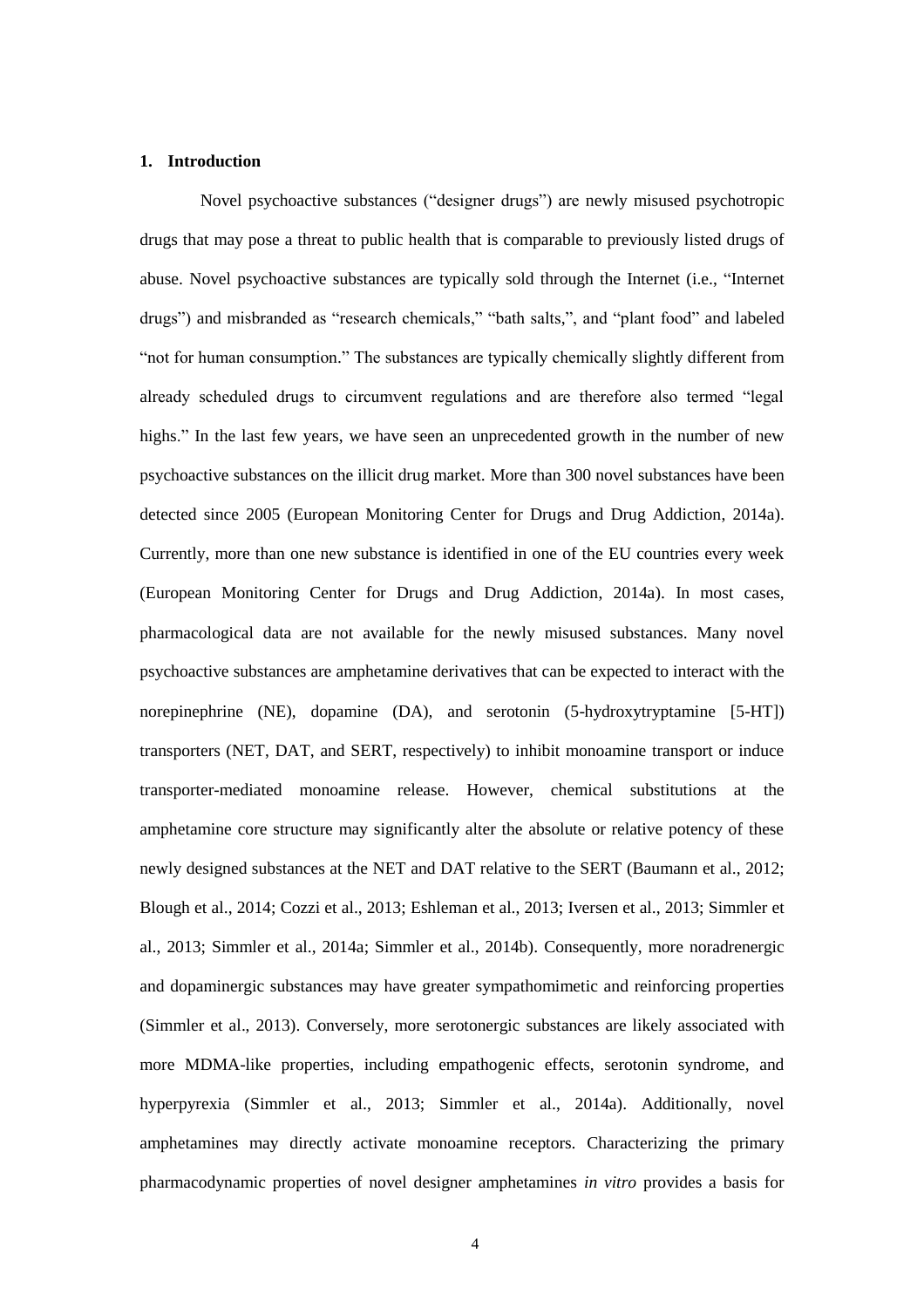further preclinical studies and the evaluation of potential clinical effects, abuse potential, and acute toxicity of these novel substances. Such data are useful for clinical toxicologists and regulatory agencies for scheduling purposes. Therefore, the aim of the present study was to determine the effects of a series of para-(4)-substituted amphetamines and of a series of pyrovalerone cathinones on monoamine uptake and release and interactions with various monoamine receptors.

Para-(4)-phenyl-substituted amphetamines, which have emerged in recent years, include 4-methylmethcathinone (mephedrone) and 4-ethylmethcathinone and particularly several para-halogenated compounds, including 4-fluoroamphetamine, 4 fluoromethamphetamine, 4-fluoromethcatinone (flephedrone), and 4-bromomethcathinone. 4- Methylmethcathinone has been the most popular and still is a very commonly misused cathinone in the EU [\(Elliott and Evans, 2014;](#page-19-2) [Helander et al., 2014;](#page-19-3) [Rust et al., 2012;](#page-21-1) [Winstock et al., 2011\)](#page-23-0). 4-Ethylmethcatinone was detected in 2011 in the EU [\(European](#page-19-4)  [Monitoring Center for Drugs and Drug Addiction, 2011\)](#page-19-4), and its use is discussed in Internet user forums. Similarly, the use of 4-bromomethcathinone is also discussed in user forums, but no scientific data are available. 4-Fluoroamphetamine appeared in 2007 in the EU, followed later by 4-fluoromethamphetamine and 4-fluoroephedrine. 4-Fluoroephedrine may serve as a precursor for the synthesis of 4-fluoromethamphetamine. 4-Fluoroamphetamine and 4 fluoromethamphetamine have also been detected in patients with acute toxicity associated with novel psychoactive substances and forensic cases [\(Helander et al., 2014;](#page-19-3) [Johansen and](#page-20-1)  [Hansen, 2012;](#page-20-1) Rohrich [et al., 2012;](#page-21-2) [Rust et al., 2012\)](#page-21-1). Users report that the subjective effects of 4-methlylmethcathinone [\(Carhart-Harris et al., 2011\)](#page-18-2) and 4-fluoroamphetamine [\(Erowid,](#page-19-5)  [2014\)](#page-19-5) are comparable to those of MDMA. Pharmacological information is available only for some of these novel substances, including 4-methylmethcatinone [\(Baumann et al., 2012;](#page-17-0) [Eshleman et al., 2013;](#page-19-1) [Simmler et al., 2013\)](#page-21-0), 4-fluoroamphetamine [\(Marona-Lewicka et al.,](#page-20-2)  [1995\)](#page-20-2), and 4-fluoromethcathinone [\(Eshleman et al., 2013;](#page-19-1) [Simmler et al., 2013\)](#page-21-0). Because 4 fluoroamphetamine and MDMA are relatively more serotonergic than amphetamine and methamphetamine [\(Marona-Lewicka et al., 1995;](#page-20-2) [Simmler et al., 2013\)](#page-21-0), we hypothesized that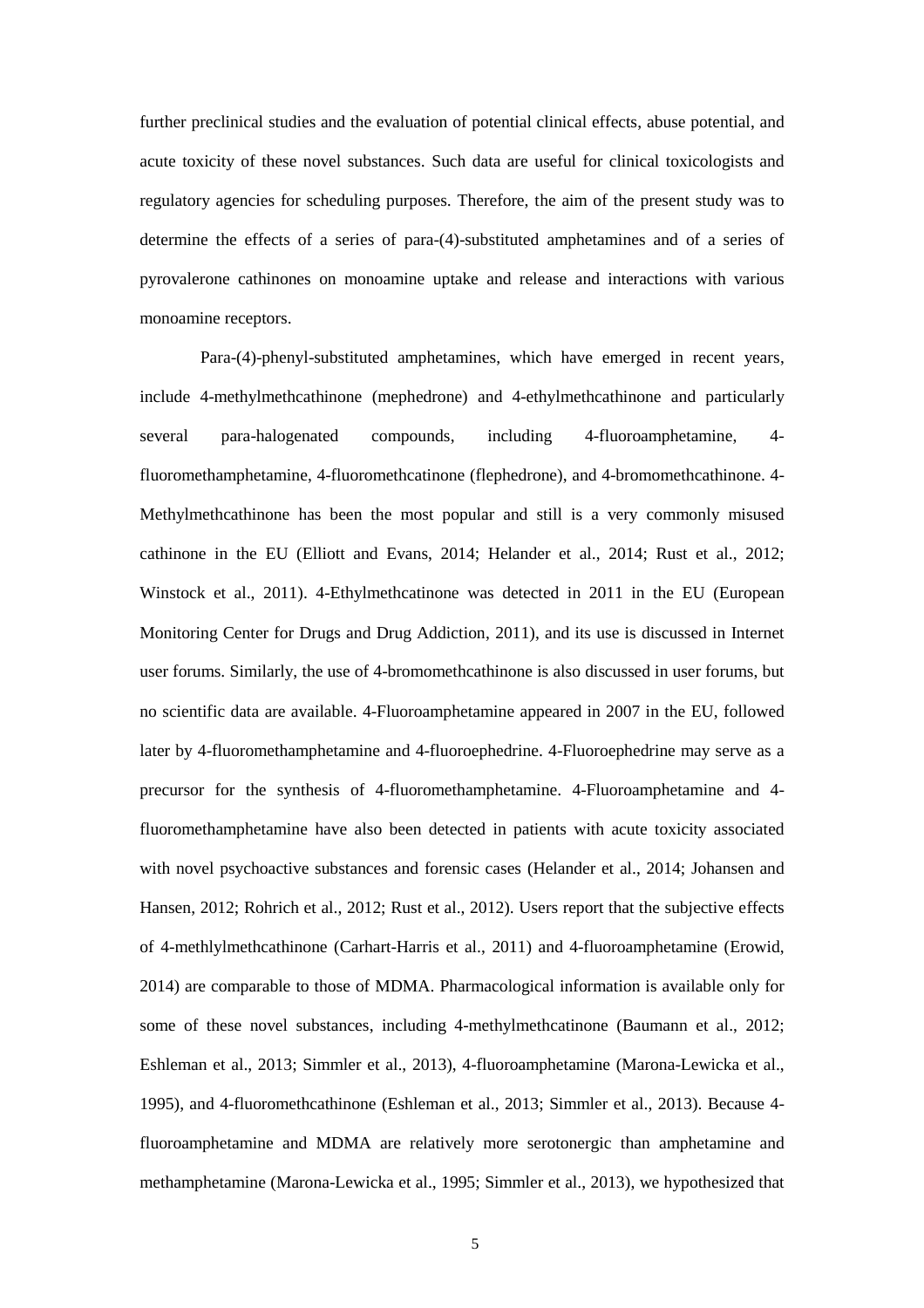a substitution at the 4-position as a characteristic of these novel para-substituted substances would also result in a shift toward more serotonergic than dopaminergic pharmacology. Thus, such para-substituted substances may also be designed to mimic the effects of MDMA.

Pyrovalerone cathinones include 3,4,-methylenedioxypyrovalerone (MDPV), pyrovalerone, α-pyrrolidinovalerophenone (α-PVP), naphyrone, 3,4-methylenedioxy-αpyrrolidinopropiophenone (MDPPP), 3,4-methylenedioxy-α-pyrrolidinobutiophenone (MDPBP), α-pyrrolidinopropiophenone (α-PPP), and α-pyrrolidinobutiophenone (α-PBP). All of these cathinones are characterized by a pyrrolidine ring structure, making them different structurally and possibly also pharmacologically from other synthetic cathinones [\(Marusich et](#page-20-3)  [al., 2014;](#page-20-3) [Simmler et al., 2013\)](#page-21-0). Among the pyrovalerone cathinones, MDPV is currently the most widely detected and used, both in the EU [\(European Monitoring Center for Drugs and](#page-19-6)  [Drug Addiction, 2014b;](#page-19-6) [Helander et al., 2014;](#page-19-3) [Zuba and Byrska, 2013\)](#page-23-1) and US [\(Leffler et al.,](#page-20-4)  [2014;](#page-20-4) [Marinetti and Antonides, 2013;](#page-20-5) [Spiller et al., 2011\)](#page-22-2). In fact, MDPV has become the most frequently detected and used of all cathinones ("bath salts") in some EU countries [\(Helander et al., 2014;](#page-19-3) [Zuba and Byrska, 2013\)](#page-23-1) and the US [\(Leffler et al., 2014\)](#page-20-4). More recently, a second generation of MDPV-like cathinones, including  $\alpha$ -PVP, MDPPP, and MDPBP, has been detected and/or used in several EU countries [\(Eiden et al., 2013;](#page-19-7) [Helander](#page-19-3)  [et al., 2014;](#page-19-3) [Westphal et al., 2011;](#page-23-2) [Zuba and Byrska, 2013\)](#page-23-1) and the US [\(Elliott and Evans,](#page-19-2)  [2014;](#page-19-2) [Smollin et al., 2011;](#page-22-3) [Thornton et al., 2012\)](#page-22-4). MDPV has been associated with severe clinical toxicity [\(Spiller et al., 2011\)](#page-22-2) and a high potential for addiction [\(Aarde et al., 2013\)](#page-17-1). Similarly, α-PVP has recently been associated with cases of severe acute psychosis and cardiac arrest [\(Eiden et al., 2013\)](#page-19-7). Pharmacologically, both MDPV and  $\alpha$ -PVP are very potent inhibitors of the NET and DAT but not SERT [\(Baumann et al., 2013;](#page-18-3) [Marusich et al., 2014;](#page-20-3) [Meltzer et al., 2006;](#page-21-3) [Simmler et al., 2013\)](#page-21-0). Of the second generation MDPV analogs, α-PPP and  $\alpha$ -PBP also inhibit the NET and DAT similarly to MDPV [\(Marusich et al., 2014\)](#page-20-3), but no data are available on MDPBP and MDPPP. We hypothesized that these and other cathinones with a pyrovalerone structure would inhibit the NET and DAT but not SERT, similar to MDPV [\(Marusich et al., 2014;](#page-20-3) [Meltzer et al., 2006;](#page-21-3) [Simmler et al.,](#page-21-0) 2013). Naphyrone also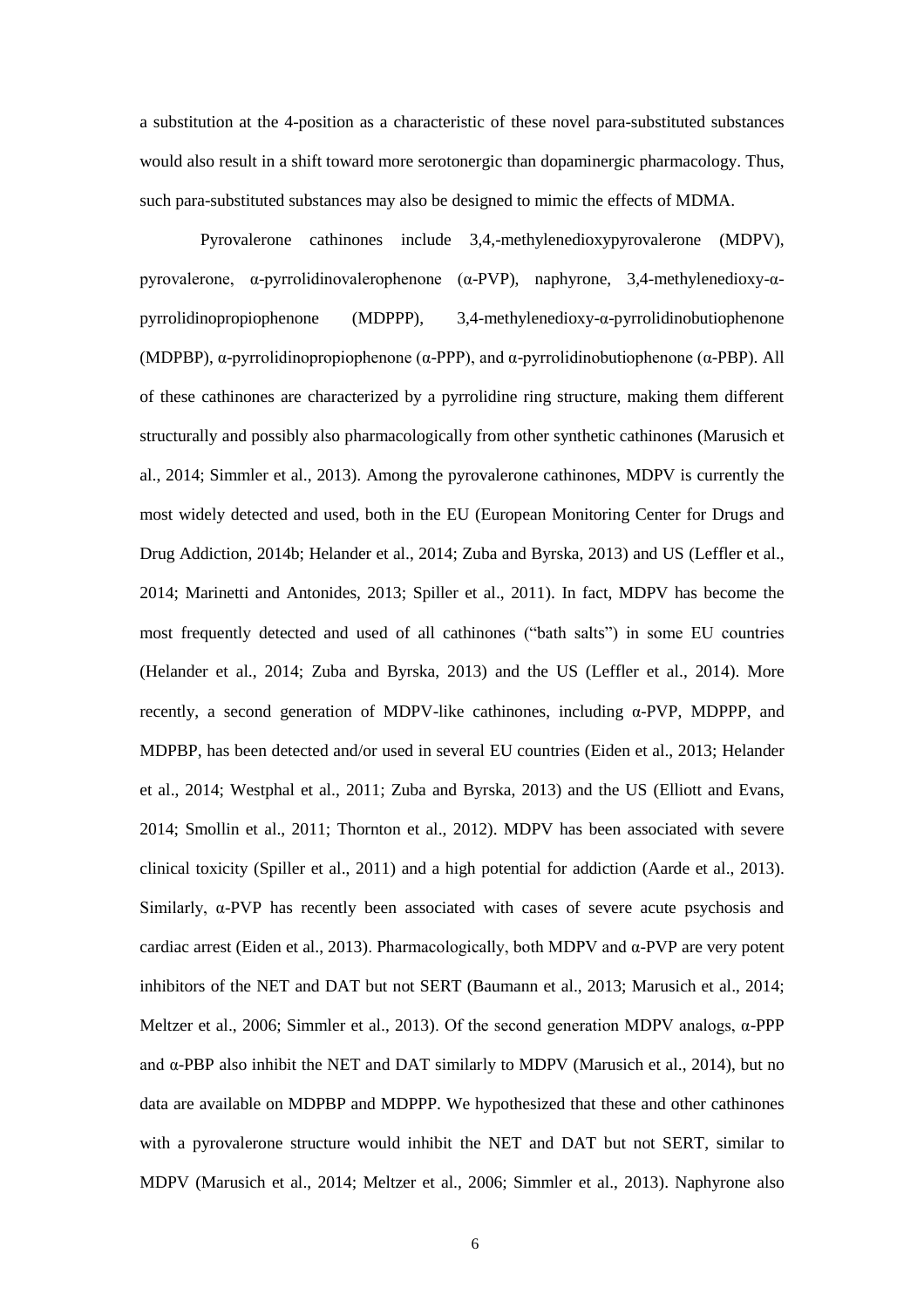potently inhibits the SERT, unlike other pyrovalerone cathinones, and this exemplifies the necessity to pharmacologically assess each substance individually to avoid drawing false conclusions from structural relationships with previously assessed analogs. We predicted that these pyrovalerone cathinones are distinct from other cathinones, in which they are pure uptake inhibitors and do not act as substrate releasers as previously shown for MDPV [\(Baumann et al., 2013;](#page-18-3) [Simmler et al., 2013\)](#page-21-0).

We tested whether the substances inhibit the human NET, DAT, and SERT. We also determined the transporter-mediated release of NE, DA, and 5-HT and characterized the binding affinities of the compounds for monoamine transporters,  $\alpha_1$ - and  $\alpha_2$ -adrenergic receptors, dopamine  $D_1$ - $D_3$  receptors, serotonin 5-HT<sub>1A</sub>, 5-HT<sub>2A</sub>, and 5-HT<sub>2C</sub> receptors, the histamine  $H_1$  receptor, and trace amine-associated receptor 1 (TAAR<sub>1</sub>). For example, 5-HT<sub>2A</sub> receptors mediate the effects of hallucinogens [\(Nichols, 2004\)](#page-21-4) and  $TAR_1$  play a role in the addictive properties of psychoactive substances [\(Pei et al., 2014\)](#page-21-5). Furthermore, some novel psychoactive substances have been reported to bind to the serotonin  $5-HT_{2B}$  receptor (Iversen [et al., 2013\)](#page-20-0), which has been implicated in endocardial fibrosis induced by serotonergic substances. Therefore, we also tested functional activity at the  $5-HT_{2B}$  receptor.

Some of the substances, including MDMA, amphetamine, methamphetamine, methcathinone, mephedrone, flephedrone, MDPV, naphyrone, and pyrovalerone, have previously been characterized using the same assays as those used in the present study [\(Simmler et al., 2013\)](#page-21-0), but we retested them herein because of their structural similarity to the other substances that were evaluated, to our knowledge, for the first time.

#### **2. Methods**

## *2.1. Drugs*

MDMA, amphetamine, methamphetamine, methcathinone, 4-methylmethcathinone, 4-fluoromethcathione, 4-fluoroamphetamine, 4-fluoroephedrine, ephedrine, MDPBP, MDPPP, MDPV, pyrovalerone, and α-PVP were purchased from Lipomed (Arlesheim, Switzerland). 4-Fluoromethamphetamine, 4-etylmethcathinone, and 4-bromomethcathinone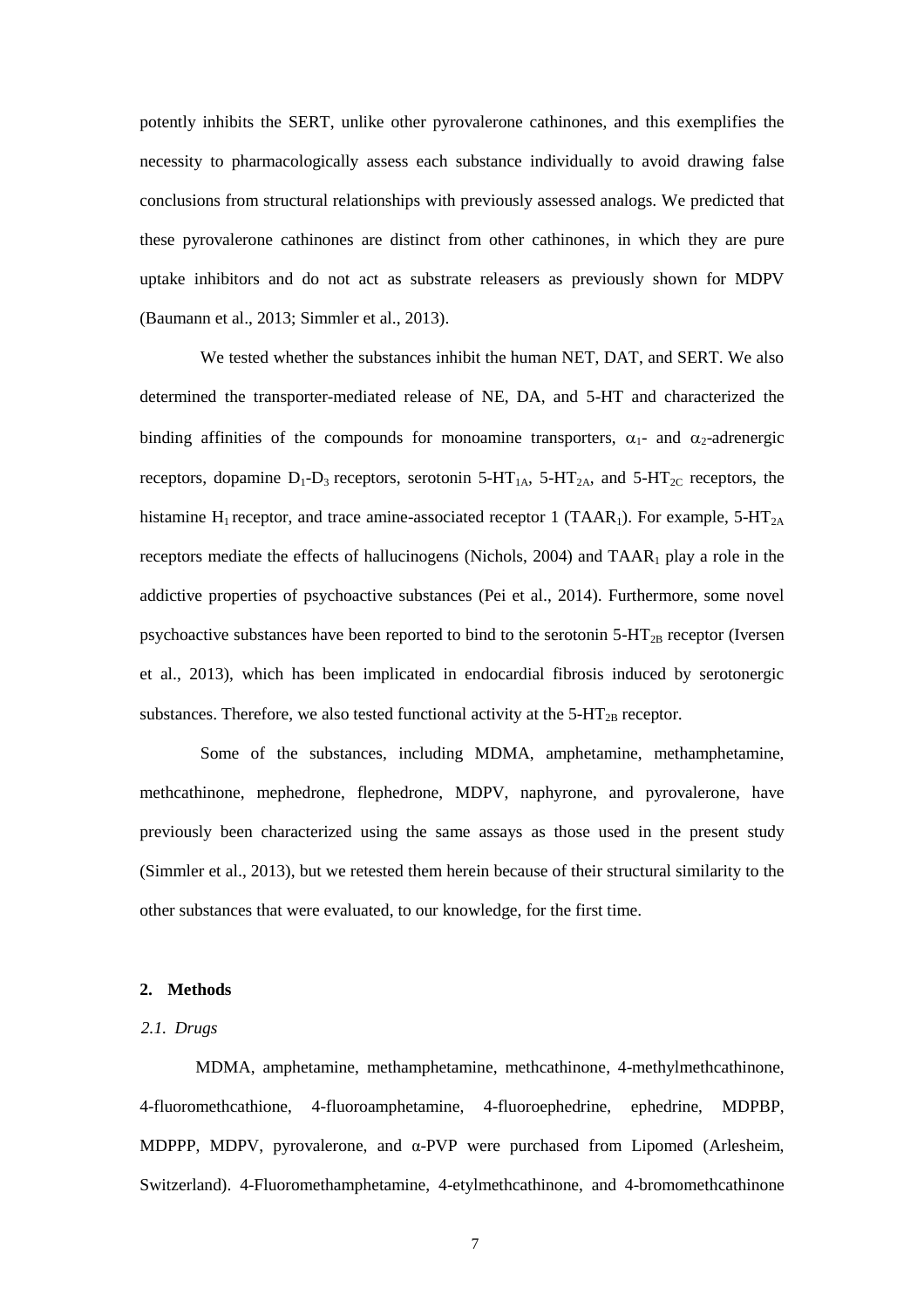were purchased from Cayman Chemicals (Ann Arbor, MI, USA). Naphyrone was synthesized as previously described [\(Simmler et al., 2013\)](#page-21-0). All of the drugs were obtained as racemic hydrochloride salts, with the exception of ephedrine, amphetamine, and methamphetamine, for which the (-)-enantiomer was used. Purity was at least 98% for all of the substances. Radiochemicals (tritium isotopes) were obtained from Anawa (Wangen, Switzerland) or Perkin Elmer (Schwerzenbach, Switzerland), with the exception of  $\int_{0}^{3}H|RO5166017$ , which was synthesized at Roche (Basel, Switzerland).

#### *2.2. Monoamine uptake transport inhibition*

Inhibition of the NET, SERT, and DAT was assessed in human embryonic kidney 293 (HEK 293) cells that stably expressed the human NET, SERT, and DAT [\(Tatsumi et al.,](#page-22-5)  [1997\)](#page-22-5) as previously described [\(Hysek et al., 2012\)](#page-19-8). Cultured cells were detached and resuspended in uptake buffer. We incubated the cells with various concentrations of the test compounds and the vehicle control for 10 min and then added  $[^{3}H]DA$ ,  $[^{3}H]NE$ , and  $[^{3}H]5$ -HT (5 nM final concentration) to initiate uptake transport of the labeled monoamines at room temperature. Uptake was stopped after 10 min by separation of the cells from the buffer by rapid high-speed centrifugation through silicone oil [\(Hysek et al., 2012\)](#page-19-8). The uptake times were based on previous kinetic evaluations that showed that uptake is complete after 5 min [\(Hysek et al., 2012\)](#page-19-8). The centrifugation tubes were frozen in liquid nitrogen and cut to separate the cell pellet from the silicone oil and assay buffer layers. The cell pellet was then lysed. Scintillation fluid was added, and radioactivity was counted on a beta-counter. Nonspecific uptake was determined for each experiment in the presence of  $10 \mu M$  fluoxetine for SERT cells, 10  $\mu$ M nisoxetine for NET cells, and 10  $\mu$ M mazindol for DAT cells and subtracted from the total counts to yield specific uptake  $(100\%)$ . Nonspecific uptake was  $\lt$ 15% of total uptake. The data were fit by non-linear regression to variable-slope sigmoidal dose-response curves, and  $IC_{50}$  values were calculated using Prism (GraphPad, San Diego, CA, USA). DAT:SERT inhibition ratios were calculated as  $1/DAT IC_{50}$ :  $1/SET IC_{50}$ . The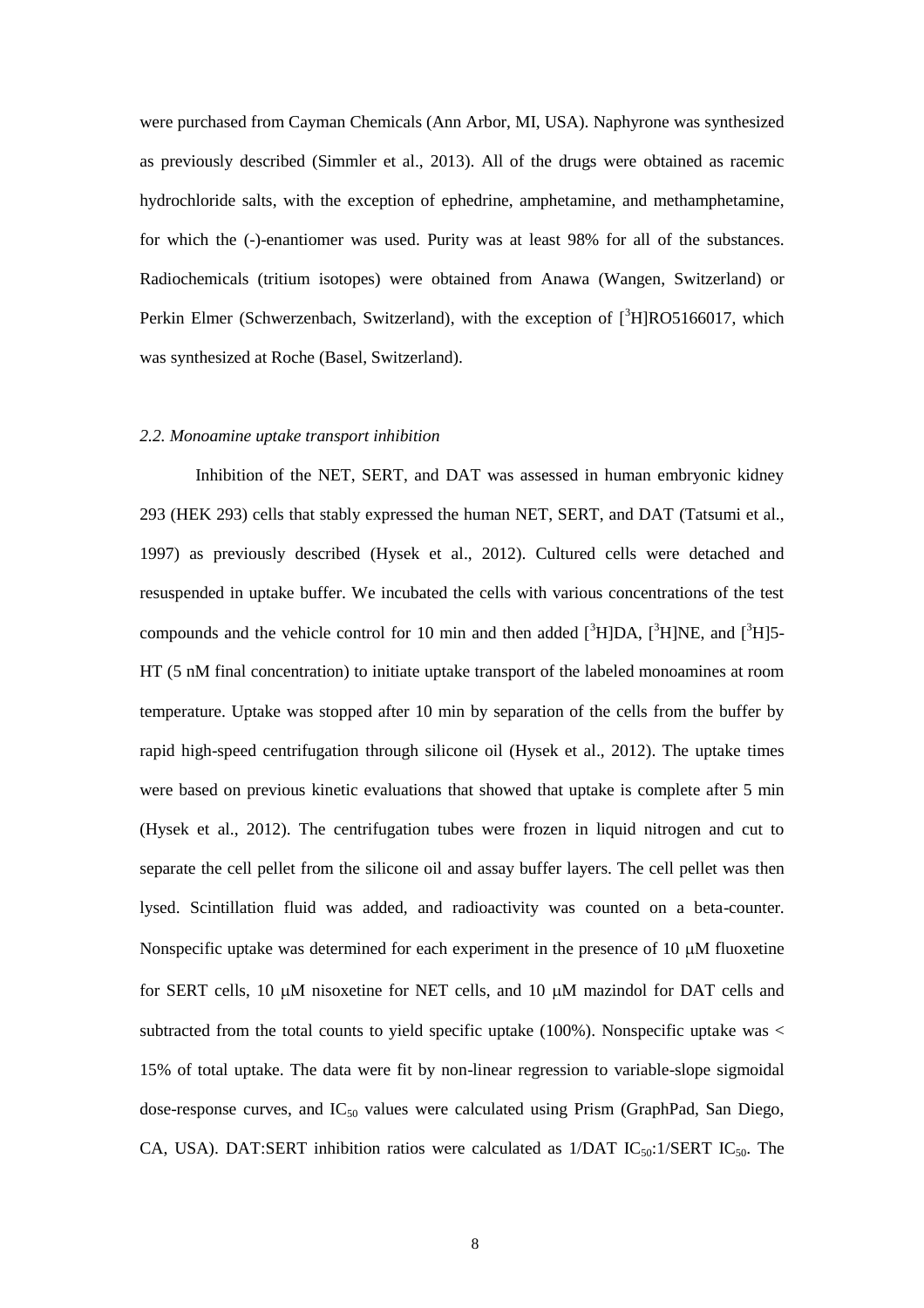DAT:SERT inhibition ratio is useful for predicting the characteristics of the psychoactive effects of novel psychoactive substances [\(Baumann et al., 2011;](#page-18-4) [Simmler et al., 2013;](#page-21-0) [Wee et](#page-22-6)  [al., 2005\)](#page-22-6). Higher relative potency at the DAT may indicate a higher abuse potential, whereas relatively increased activity of the 5-HT system is linked to a reduction of abuse potential and more MDMA-like psychotropic effects [\(Wee et al., 2005\)](#page-22-6). Stimulant amphetamines, such as methamphetamine, have a DAT:SERT inhibition ratio > 10, whereas MDMA and other substances with MDMA-like psychotropic effects have a DAT:SERT inhibition ratio close to 0.1 [\(Baumann et al., 2012;](#page-17-0) [Simmler et al., 2013;](#page-21-0) [Simmler et al., 2014a;](#page-22-0) [Simmler et al.,](#page-22-1)  [2014b\)](#page-22-1).

## *2.3. Transporter-mediated monoamine release*

We studied the effects of 100  $\mu$ M of the test compounds on transporter-mediated NE, 5-HT, and DA efflux in HEK 293 cells that overexpressed the respective human monoamine transporter as previously reported in detail [\(Simmler et al., 2013\)](#page-21-0). Briefly, we preloaded the cells by incubating SERT cells with 10 nM  $[^{3}H]5-HT$ , DAT cells with 10 nM  $[^{3}H]DA$  and 1  $\mu$ M unlabeled DA, and NET cells with 10 nM  $\int^3 H$ ]NE and 10  $\mu$ M unlabeled NE for 20 min. The cells were then washed twice, and release was induced by adding  $1000 \mu l$  of release buffer that contained the test compounds at concentrations of 100 µM. We incubated the SERT and DAT cells for 15 min and NET cells for 45 min at 37°C with shaking at 300 rotations per minute on a rotary shaker. The release times were based on kinetic evaluation of the release-over-time curves for MDMA. After 15 min for  $[^{3}H]$ 5-HT and  $[^{3}H]DA$  and 45 min for  $\int^3 H(NE)$ , a sufficient amount of radioactivity was released to allow for comparisons with the control conditions. We then stopped release by removing the buffer and gently washing the cells twice with cold buffer. We quantified the radioactivity that remained in the cells. Nonspecific "pseudo-efflux," which arises from nonspecific substrate release and subsequent reuptake inhibition [\(Scholze et al., 2000\)](#page-21-6), was assessed for each experiment using the transporter inhibitors nisoxetine (NET cells), citalopram (SERT cells), and mazindol (DAT cells) at 10 µM as negative control conditions. We then used analysis of variance followed by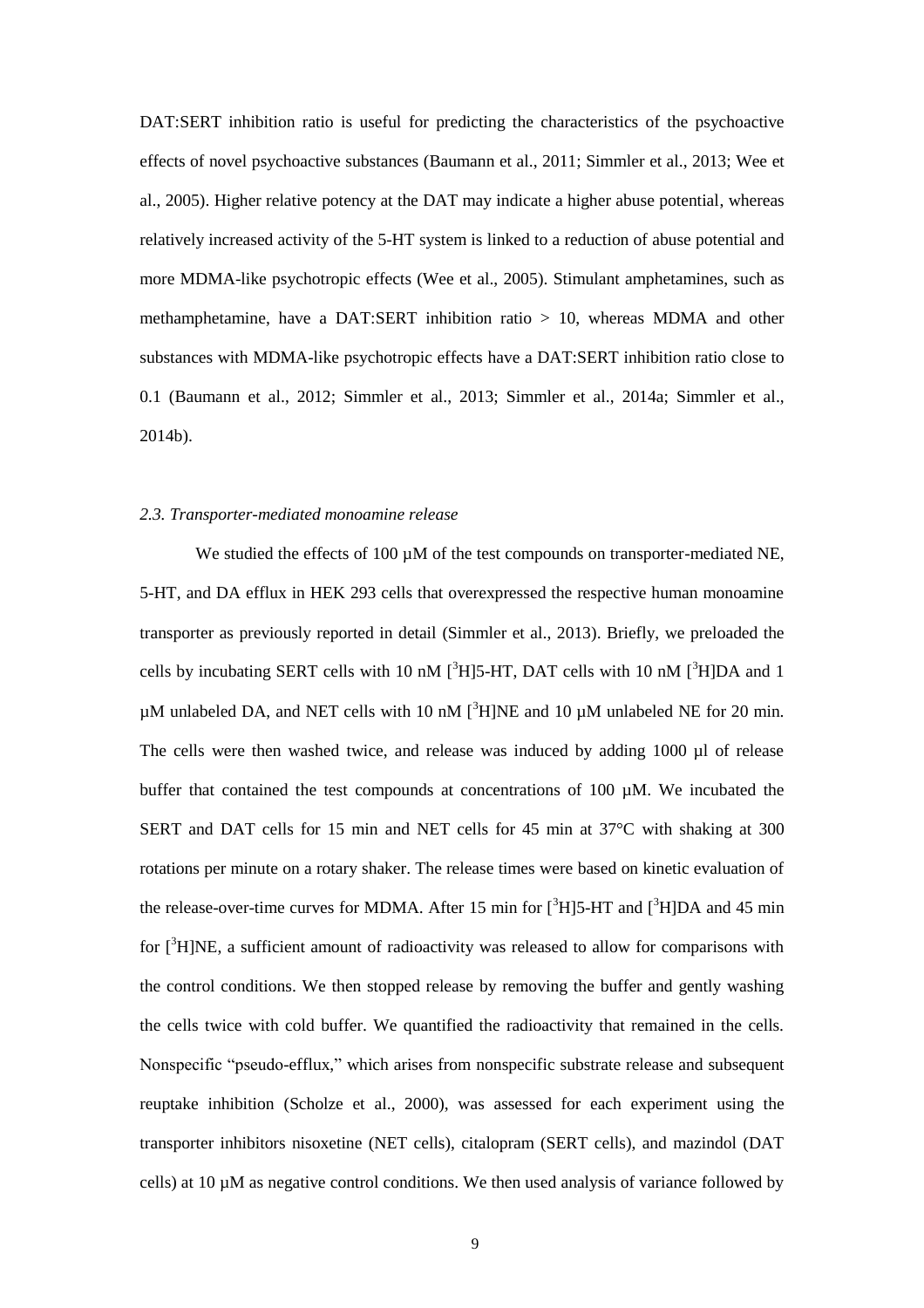the Least Significant Difference test to compare substance-induced monoamine release with nisoxetine, citalopram, and mazindol as negative controls. Substances that induced significantly higher monoamine efflux at  $100 \mu M$  compared with the respective transporter inhibitors, which induced slight nonspecific release, were considered monoamine releasers.

## *2.4. Radioligand binding assays*

The radioligand binding assays were performed as described previously [\(Hysek et al.,](#page-19-8)  [2012;](#page-19-8) [Revel et al., 2011;](#page-21-7) [Simmler et al., 2013\)](#page-21-0). Briefly, membrane preparations of HEK 293 cells (Invitrogen, Zug, Switzerland) that overexpress the respective transporters [\(Tatsumi et](#page-22-5)  [al., 1997\)](#page-22-5) or receptors (human genes plus  $TAAR<sub>1</sub>$  rat and mouse genes; [Revel et al., 2011\)](#page-21-7) were incubated with the radiolabeled selective ligands at concentrations equal to  $K_d$ , and ligand displacement by the compounds was measured. Specific binding of the radioligand to the target receptor was defined as the difference between the total binding and nonspecific binding determined in the presence of selected competitors in excess. The following radioligands and competitors, respectively, were used: *N*-methyl-[<sup>3</sup>H]-nisoxetine and indatraline (NET),  $\int^3 H$ ]citalopram and indatraline (SERT),  $\int^3 H$ ]WIN35,428 and indatraline (DAT), [<sup>3</sup>H]8-hydroxy-2-(di-*n*-propylamino)tetralin and indatraline (5-HT<sub>1A</sub> receptor), [<sup>3</sup>H]ketanserin and spiperone (5-HT<sub>2A</sub> receptor), [<sup>3</sup>H]mesulergine and mianserin (5-HT<sub>2C</sub>) receptor),  $\int^3 H$ ]prazosin and risperidone ( $\alpha_1$  adrenergic receptor),  $\int^3 H$ ]rauwolscine and phentolamine ( $\alpha_2$  adrenergic receptor), [<sup>3</sup>H]SCH 23390 and butaclamol ( $D_1$  receptor),  $[^3H]$ spiperone and spiperone (D<sub>2</sub> and D<sub>3</sub> receptors),  $[^3H]$ pyrilamine and clozapine (histaminergic H<sub>1</sub> receptor), and  $[^3H]$ RO5166017 and RO5166017 (TAAR<sub>1</sub>). IC<sub>50</sub> values were determined by calculating nonlinear regression curves for a one-site model using three to five independent 10-point concentration-response curves for each compound.  $K_i$  (affinity) values, which correspond to the dissociation constants, were determined using the Cheng-Prusoff equation. As indicated in Table 2, previously published binding affinity data for some of the substances are included for comparative purposes [\(Simmler et al., 2013\)](#page-21-0).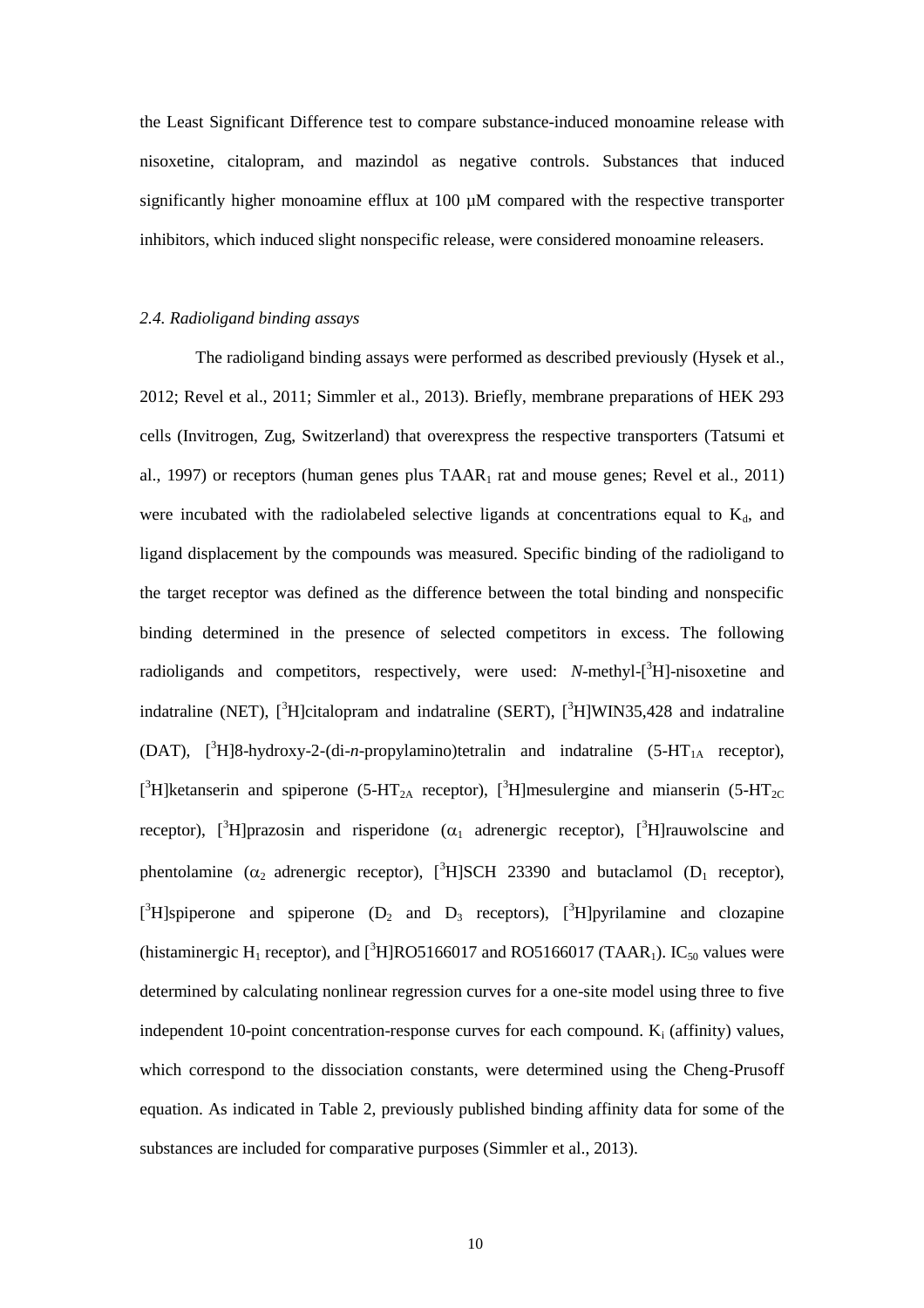## *2.5. Functional serotonin 5-HT2B receptor activity*

The  $5-\text{HT}_{2B}$  receptor functional assay was performed as previously described (Jensen [et al., 2008\)](#page-20-6). Briefly, human  $5-HT_{2B}$  receptor-expressing HEK 293 cells were incubated at 37ºC in 96-well plates coated with poly-D-lysine. The growth medium was removed by snap inversion, and 100 µl of Fluo-4 solution (calcium indicator; Molecular Probes) was added. The plates were incubated for 45 min at 31ºC. The Fluo-4 solution was removed by snap inversion, and 100 µl of Fluo-4 solution was added for the second time. The cells were then incubated for another 45 min at 31ºC. Immediately before testing, the cells were washed with HBSS (Gibco) and 20 mM HEPES (assay buffer; Gibco) using an EMBLA cell washer, and 100 µl assay buffer was added. The plate was placed in a fluorescence imaging plate reader (FLIPR), and 25 µl of the test substances diluted in assay buffer was added on line. The increase in fluorescence was then measured.  $EC_{50}$  values were derived from the concentrationresponse curves using nonlinear regression. Efficacy (maximal activity) is expressed relative to the activity of 5-HT, which was used as a control set to 100%.

## *2.6. Cytotoxicity*

Cell membrane integrity during uptake and release testing was verified after 4 h treatment with each of the drugs (100 μM) using the ToxiLight BioAssay (Lonza, Basel, Switzerland).

# **3. Results**

### *3.1. Monoamine uptake transporter inhibition*

The monoamine transporter inhibition profiles are shown Fig. 2, and the corresponding IC<sub>50</sub> values and DAT:SERT inhibition ratios are listed in Table 1. In all cases, the para-(4) substitution (Fig. 1A) reduced the potency of the amphetamines to inhibit both the NET and DAT compared with the non-para-(4)-substituted amphetamines (Table 1). In contrast, the potency to inhibit the SERT increased for all of the substituted amphetamines,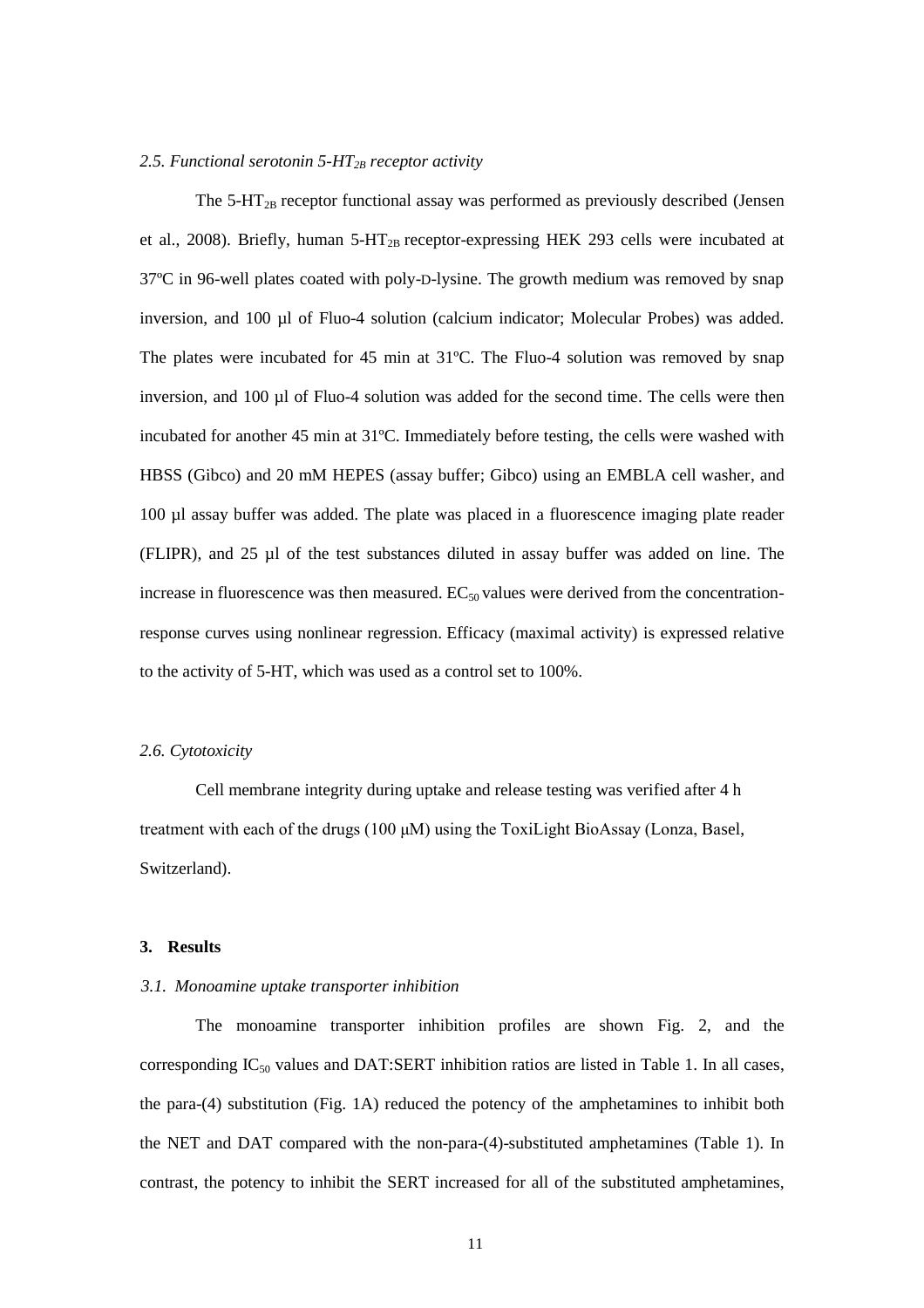with the exception of 4-fluoromethcathinone compared with methcathinone (Table 1). As a result, the para-substituted substances were all relatively more serotonergic than dopaminergic compared with their parent compounds, reflected by their lower DAT:SERT inhibition ratios (Table 1). This was also evident for 4-fluoromethcathinone and methcathinone, despite equal SERT inhibition potencies. In the case of 4-fluoroephedrine, 4 methylmethcathinone, 4-ethylmethcathinone, and 4-bromomethcathinones, the para substitution left-shifted the SERT inhibition curves over the DAT inhibition curves (DAT:SERT inhibition ratios < 1), resulting in monoamine transporter inhibition profiles that were more similar to MDMA and less similar to the parent compounds (methcathinone and ephedrine; Fig. 2). In contrast, all of the pyrovalerone cathinones (Fig. 1B) were very potent catecholamine transporter (NET and DAT) inhibitors with very low serotonergic activity, reflected by very high DAT:SERT inhibition ratios (Table 1). One exception was naphyrone, which also inhibited the SERT at submicromolar concentrations. The 3,4-methylene ring substitution that is found in MDMA and MDPV increased serotonergic activity compared with the non-substituted compounds methamphetamine and  $\alpha$ -PVP, respectively. Similarly, para-methylation in pyrovalerone increased the serotonergic property of the compound compared with α-PVP. However, in the case of the pyrovalerones (MDPV and pyrovalerone), SERT inhibition potency was very low, even in the presence of these substitutions. In fact, all of the pyrovalerone cathinones (Fig. 1B) did not appear to interact with the SERT at submicromolar concentrations, with the exception of naphyrone.

### *3.2. Transporter-mediated monoamine release*

Monoamine release is shown in Fig. 4. All of the para-substituted amphetamine derivatives released NE and DA similarly to their non-substituted classic analogs amphetamine, methamphetamine, and methcathinone. Additionally, 4-fluoramphetamine, 4 flouromethamphetamine, 4-methylmethcathinone, 4-ethylmethcathinone, amphetamine, and methamphetamine significantly released 5-HT similarly to the classic 5-HT releaser MDMA. 4-Fluoromethcathinone, 4-bromomethcathinone, methcathinone, and ephedrine only released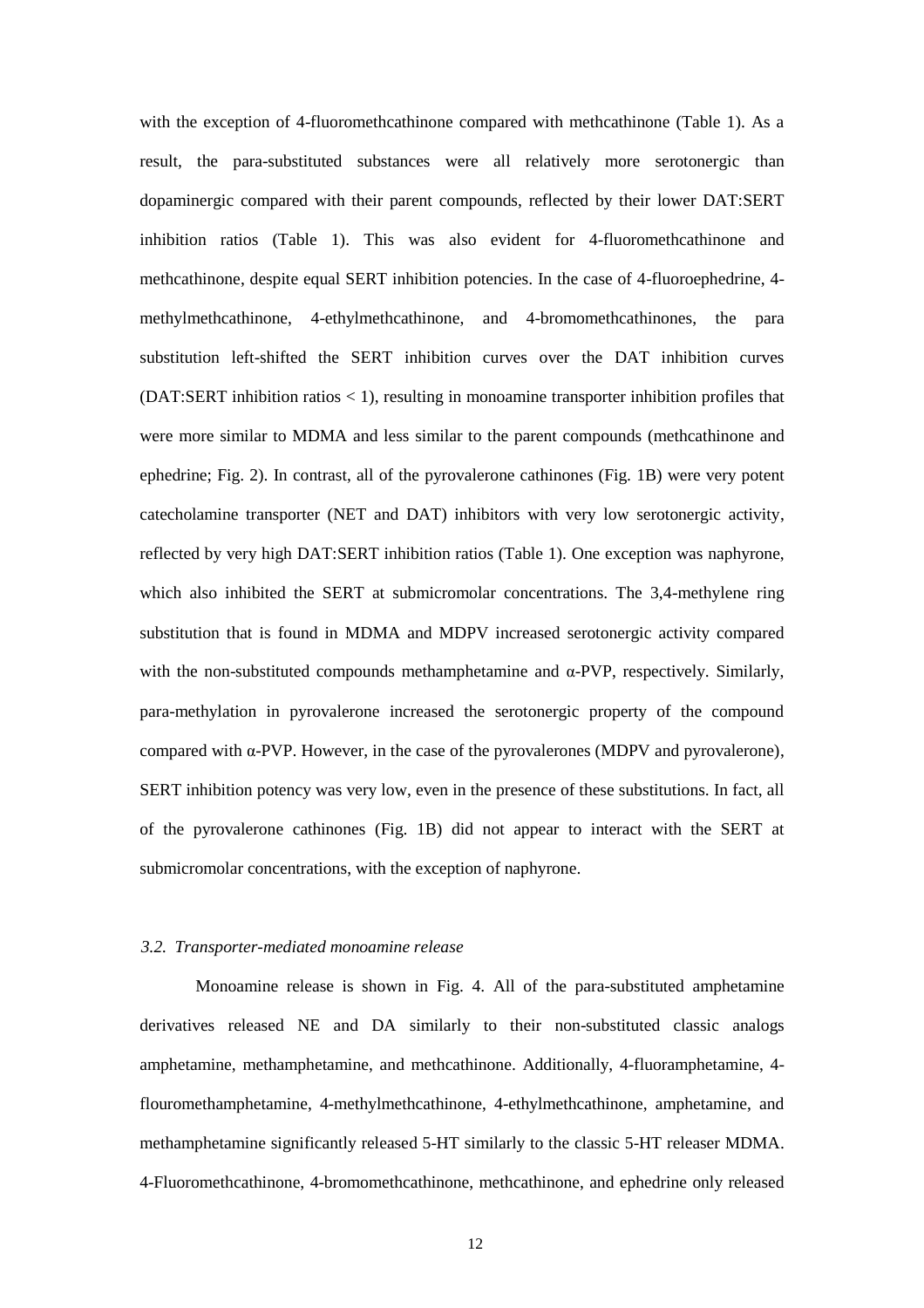catecholamines and not 5-HT, whereas 5-fluoroephedrine released only NE. The pyrovalerone cathinones did not release monoamines (Fig. 4) and thus acted as pure and potent uptake inhibitors (Table 1).

## *3.3. Binding affinities*

The monoamine transporter and receptor binding affinities are shown in Tables 2 and 3. The pyrovalerone cathinones exhibited high affinity for the DAT and mostly also for the NET, consistent with their high DAT and NET blocking potency (Table 1). Most of the parasubstituted amphetamines exhibited affinity for the serotonin  $5-HT_{2A}$  receptor in the low micromolar range, similar to MDMA and dissimilar to amphetamine and methamphetamine (Table 3). The cathinones (β-keto-amphetamines) showed lower binding affinity for TAAR<sub>1</sub> compared with the non-β-keto-amphetamines (Table 2).

## *3.4. Functional activity at serotonin 5-HT2B receptors*

None of the substances tested exhibited relevant activation of the  $5-HT_{2B}$  receptor (Table 3). Amphetamine was the most potent activator with an  $IC_{50}$  of only 9.7 µM. However, there was only very low efficacy of 9%.

## *3.5. Cytotoxicity*

None of the drugs showed cytotoxicity at the highest concentration tested in the functional assays.

## **4. Discussion**

The goal of the present study was to describe the mechanism of action of two series of novel psychoactive substances: para-(4)-substituted (mostly halogenated) amphetamines and pyrovalerone cathinones. All of the para-(4)-substituted amphetamines evaluated in this study exhibited more serotonergic properties than their non-substituted amphetamine analogs. In particular, 4-bromomethcatinone, 4-ethylmethcathinone, and 4-methylmethcathinone were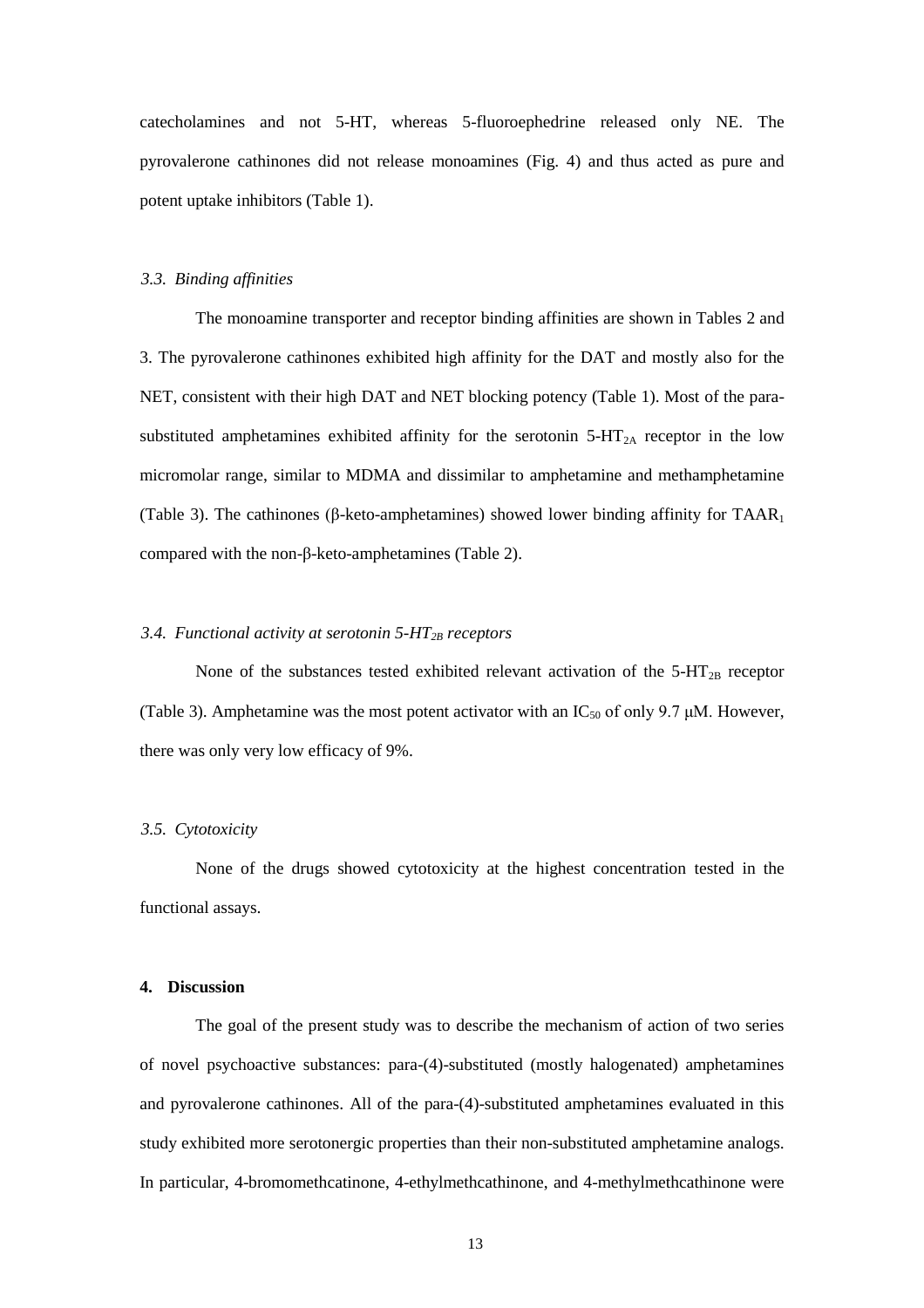more potent SERT inhibitors than DAT inhibitors, similar to MDMA. These findings are consistent with previous studies that reported an increase in serotonergic potency in para-ringsubstituted amphetamines or phenethylamines [\(Baumann et al., 2012;](#page-17-0) [Eshleman et al., 2013;](#page-19-1) [Simmler et al., 2013\)](#page-21-0). Para-methylation (as in 4-methylmethcathinone) reduced the potency of DAT and increased the potency of SERT inhibition compared with methcathinone, consistent with previous studies [\(Eshleman et al., 2013;](#page-19-1) [Simmler et al., 2013\)](#page-21-0). Similarly, the para-methylation of amphetamine has previously been shown to result in reduced DAT inhibition and increased SERT inhibition [\(Wee et al., 2005\)](#page-22-6). The para-flourination of ephedrine, amphetamine, and methamphetamine resulted in relatively more serotonergic properties, reflected by lower DAT:SERT inhibition ratios compared with the non-substituted analogs in the present study, confirming data on 4-fluoroamphetamine in rat brain synaptosomes [\(Marona-Lewicka et al., 1995;](#page-20-2) [Wee et al., 2005\)](#page-22-6) and 4-flouromethcathinone in human cell assays [\(Eshleman et al., 2013;](#page-19-1) [Simmler et al., 2013\)](#page-21-0). The presence of an ethyl or methyl group in the para position resulted in more pronounced serotonergic properties compared with a fluoro group, consistent with previous data on 4-methcathinone and fluoromethcathinone *vs*. cathinone [\(Simmler et al., 2013\)](#page-21-0) and 4-methylamphetamine and 4 fluoroamphetamine *vs*. amphetamine [\(Wee et al., 2005\)](#page-22-6). With regard to haloamphetamines, para substitution with fluoride only moderately increased the relative serotonergic properties (DAT:SERT inhibition ratio) of several compounds in the present study (5- to 15-fold), whereas bromide was more effective (48-fold) and close to chloride (64-fold; [Marona-](#page-20-2)[Lewicka et al., 1995\)](#page-20-2) but still less effective than iodine (548-fold; [Marona-Lewicka et al.,](#page-20-2)  [1995\)](#page-20-2). Finally, other para-substituted amphetamines, including 4-methylthioamphetamine, para-methoxyamphetamine, para-methoxymethamphetamine, methedrone, and 4 trifluoromethylmethcathinone, have previously been shown to preferentially interact with the SERT and NET over the DAT [\(Cozzi et al., 2013;](#page-18-1) [Simmler et al., 2014a\)](#page-22-0). The entactogenic effects of the popular recreational drug MDMA depend on its serotonergic effects [\(Hysek et](#page-19-8)  [al., 2012\)](#page-19-8). Consequently, substances that predominantly increase 5-HT can be expected to produce MDMA-like subjective effects. Additionally, the serotonergic properties of these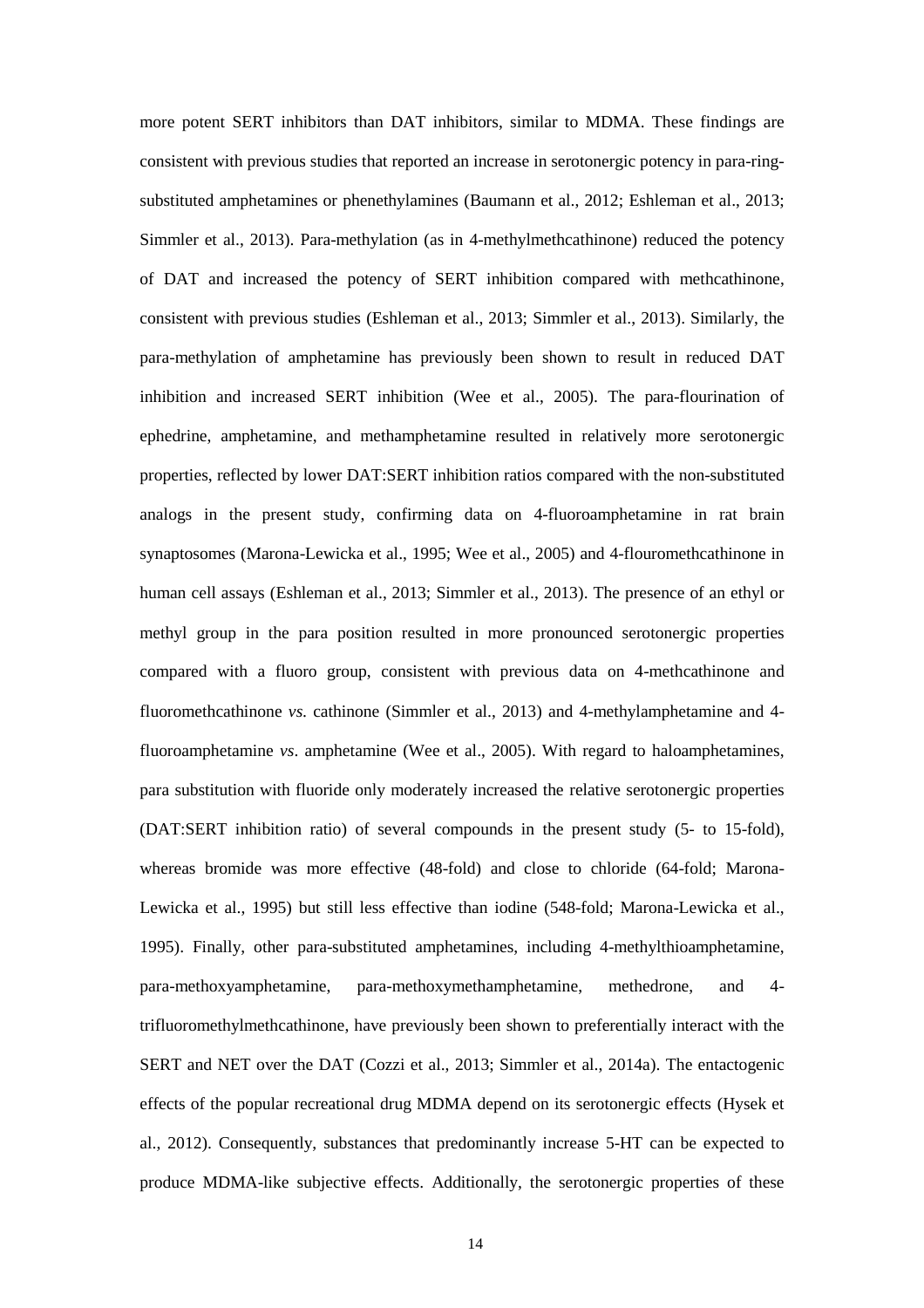substances likely increase the risk for serotonergic toxicity, including serotonin syndrome and hyperthermia [\(Liechti et al., 2005;](#page-20-7) [Simmler et al., 2011\)](#page-22-7). In behavioral drug discrimination studies, 4-fluoroamphetamine, which is only moderately more serotonergic than amphetamine, is similar to amphetamine [\(Marona-Lewicka et al., 1995\)](#page-20-2). In contrast, 4 chloroamphetamine and 4-iodoamphetamine, which are more serotonergic [\(Marona-Lewicka](#page-20-2)  [et al., 1995\)](#page-20-2), were behaviorally similar to MDMA-like drugs [\(Marona-Lewicka et al., 1995\)](#page-20-2). 4-Methylmethcathinone exhibited a DAT:SERT inhibition ratio more similar to MDMA than to amphetamine in the present study but was more dopaminergic in other *in vitro* studies [\(Eshleman et al., 2013;](#page-19-1) [Iversen et al., 2013;](#page-20-0) [Simmler et al., 2013\)](#page-21-0). *In vivo*, mephedrone has been shown to increase DA similarly to amphetamine [\(Kehr et al., 2011\)](#page-20-8) and 5-HT similarly to MDMA [\(Baumann et al., 2012;](#page-17-0) [Kehr et al., 2011\)](#page-20-8). Behaviorally, mephedrone was similar to MDMA [\(Baumann et al., 2012\)](#page-17-0). The subjective effects of 4-methylmethcathinone are also reported to be similar to MDMA [\(Carhart-Harris et al., 2011\)](#page-18-2) but also to cocaine [\(Winstock et](#page-23-0)  [al., 2011\)](#page-23-0). Thus, mephedrone appears to exhibit both empathogenic and stimulant properties.

In the present study, we also characterized the widely used cathinone MDPV, its analogs pyrovalerone and α-PVP, and two novel and similar compounds, MDPBP and MDPPP. These pyrovalerone cathinones all potently inhibited both the NET and DAT, confirming previous studies with MDPV [\(Baumann et al., 2013;](#page-18-3) [Eshleman et al., 2013;](#page-19-1) [Meltzer et al., 2006;](#page-21-3) [Simmler et al., 2013\)](#page-21-0), pyrovalerone [\(Meltzer et al., 2006;](#page-21-3) [Simmler et al., 2013\)](#page-21-0), and α-PVP [\(Marusich et al., 2014;](#page-20-3) [Meltzer et al., 2006\)](#page-21-3). Very recently, α-PBP and α-PPP have similarly been shown to be selective and potent catecholamine uptake inhibitors [\(Marusich et al.,](#page-20-3)  [2014\)](#page-20-3). Additionally, none of the pyrovalerone derivatives tested in the present study released monoamines, as expected with regard to earlier findings with pyrovalerones [\(Baumann et al.,](#page-18-3)  [2013;](#page-18-3) [Simmler et al., 2013\)](#page-21-0). The pyrovalerone cathinones, which contain a pyrrolidine ring, likely represent a subgroup of cathinones that are mechanistically distinct from most other cathinones that also release monoamines similarly to the classic amphetamines [\(Baumann et](#page-17-0)  [al., 2012;](#page-17-0) [Eshleman et al., 2013;](#page-19-1) [Simmler et al., 2013\)](#page-21-0). The pyrovalerones with the longest αside chain, including α-PVP, MDPV, and pyrovalerone, were the most potent DAT and NET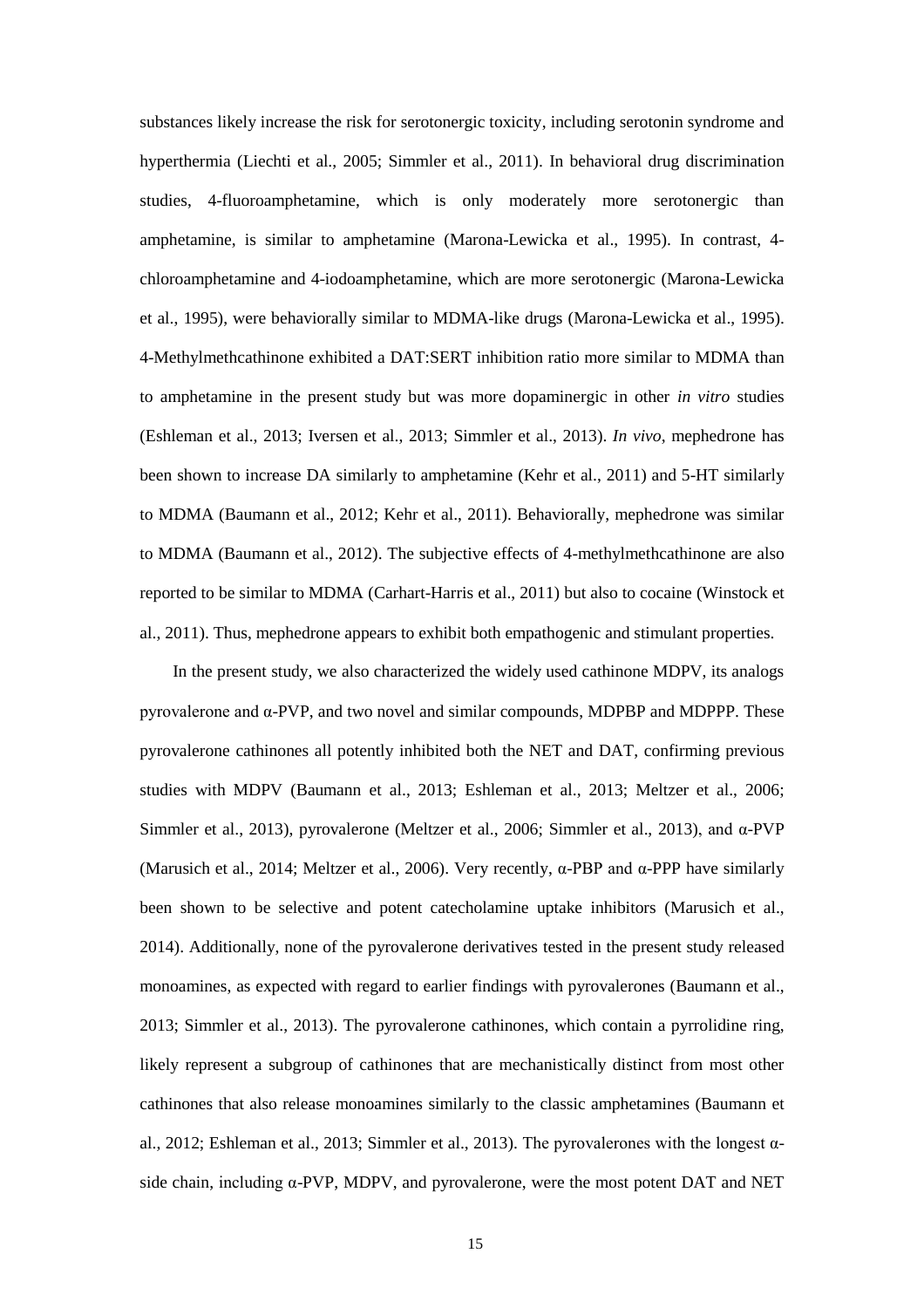inhibitors, followed by  $\alpha$ -PBP and MDPBP and by  $\alpha$ -PPP and MDPPP, respectively [\(Marusich et al., 2014,](#page-20-3) and the present study). As shown for the para-substituted amphetamines in the first series of this study, the para-(4) substitution in pyrovalerone or the 3,4-methylenedioxy substitution in MDPV, MDPBP, and MDPPP increased the absolute and relative serotonergic potency of the substances compared with the non-substituted parent drug α-PVP in the present study or compared with α-PBP and α-PPP [\(Marusich et al., 2014\)](#page-20-3). However, serotonergic activity remained low for all these substances. Interestingly, naphyrone was the only pyrovalerone cathinone that also potently inhibited the SERT, confirming previous studies [\(Eshleman et al., 2013;](#page-19-1) [Iversen et al., 2013;](#page-20-0) [Meltzer et al., 2006;](#page-21-3) [Simmler et al., 2013\)](#page-21-0). With the exception of naphyrone, a hallmark of all other pyrovalerone cathinones is that they very potently inhibit the DAT but not SERT. Dopamine transporterselective over SERT-selective amphetamines produce more stimulant and abuse-related effects than substances with a mixed action at the DAT and SERT [\(Baumann et al., 2011;](#page-18-4) [Wee et al., 2005\)](#page-22-6). Accordingly, the very high DAT:SERT inhibition ratio induced by the pyrovalerone cathinones predicts particularly pronounced stimulant and addictive properties for this class of substances. In fact, MDPV and α-PVP are considered highly addictive [\(Aarde](#page-17-1)  [et al., 2013;](#page-17-1) [Baumann et al., 2013;](#page-18-3) [Watterson et al., 2014\)](#page-22-8). Additionally, intoxication with MDPV, naphyrone, and  $\alpha$ -PVP is associated with pronounced agitation, prolonged insomnia, psychotic symptoms, tachycardia, and cardiac arrest [\(Derungs et al., 2011;](#page-18-5) [Eiden et al., 2013;](#page-19-7) [European Monitoring Center for Drugs and Drug Addiction, 2014b;](#page-19-6) [Spiller et al., 2011\)](#page-22-2). Similar sympathetic stimulation with wild agitation and hallucinations has also been described with MDPPP [\(Smollin et al., 2011\)](#page-22-3). One feature of intoxication with pyrovalerone cathinones is their long duration of insomnia, which can last up to several days [\(Derungs et](#page-18-5)  [al., 2011;](#page-18-5) [Eiden et al.,](#page-19-7) 2013). The long duration of action could be linked to the high potency of the drugs and an increased risk of overdosing. Additionally, the pyrovalerones are all highly lipophilic substances with associated high brain penetration [\(Simmler et al., 2013\)](#page-21-0) and a high volume of distribution, resulting in longer plasma and tissue half-lives [\(Derungs et al.,](#page-18-5)  [2011\)](#page-18-5).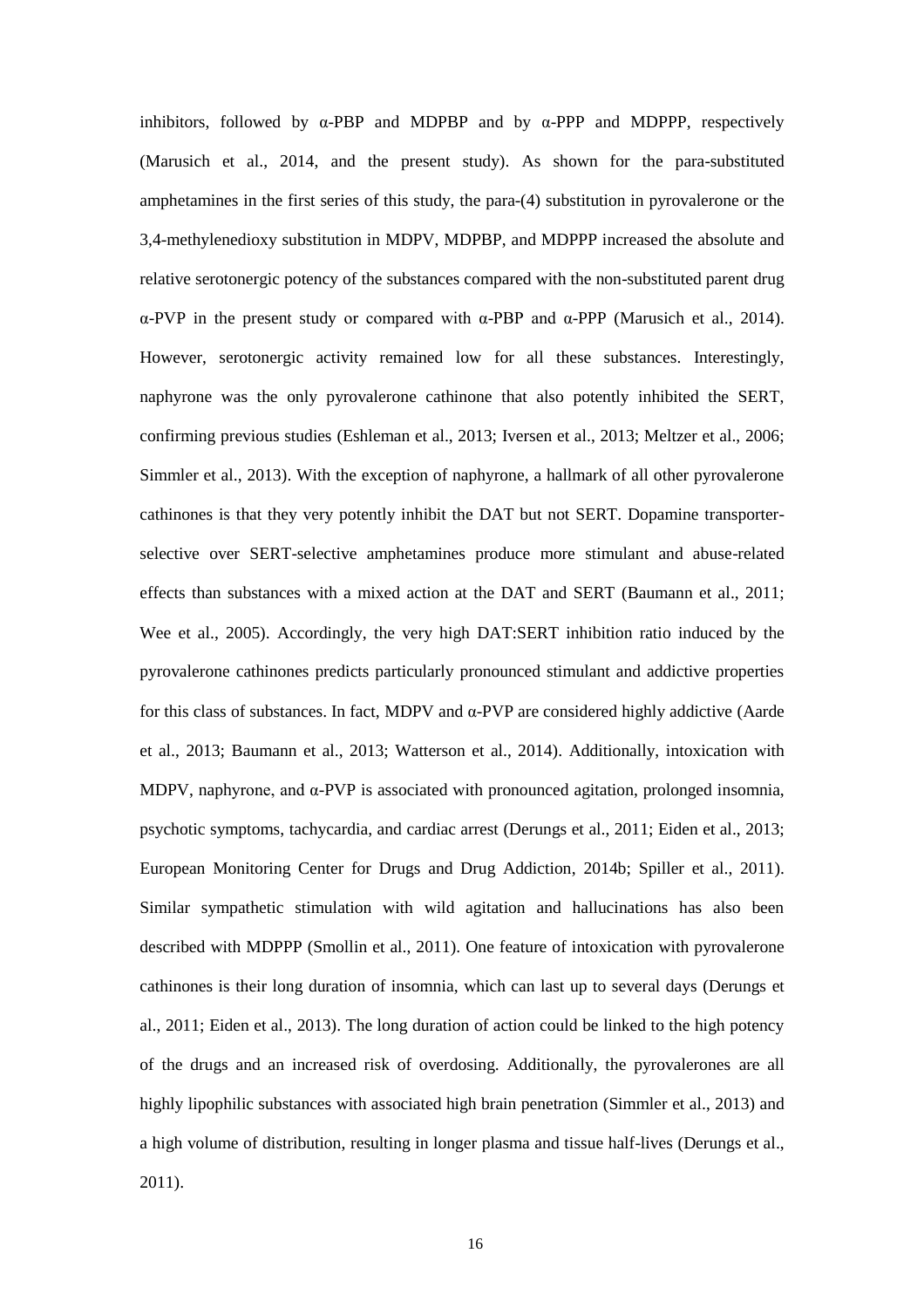Most para-substituted amphetamines in this series exhibited direct affinity for the serotonin  $5-HT_{2A}$  receptor. The  $5-HT_{2A}$  receptor mediates the hallucinogenic effects of hallucinogens [\(Nichols, 2004\)](#page-21-4) and also the hallucinogen-like perceptual changes associated with higher doses of MDMA [\(Liechti et al., 2000\)](#page-20-9). Accordingly, these substances act as indirect and direct serotonergic agonists and may induce perceptual alterations. None of the compounds showed relevant activity as agonists at the  $5-HT_{2B}$  receptor. In contrast, other structurally related novel psychoactive substances (benzofurans) have been shown to activate the  $5-\text{HT}_{2B}$  receptor [\(Iversen et al., 2013\)](#page-20-0), which has been suggested to be associated with an increased risk of endocardial fibrosis [\(Iversen et al., 2013\)](#page-20-0). Thus, our data do not indicate a risk for endocardial fibrosis for the substances tested in this series. We found that amphetamines consistently showed higher  $TAAR<sub>1</sub>$  binding affinities compared with the cathinones and ephedrins that carry a β-keto or β-hydroxy group, respectively. Consistently, other cathinones did not exhibit relevant TAAR<sup>1</sup> binding [\(Simmler et al., 2013;](#page-21-0) [Simmler et](#page-22-0)  [al., 2014a\)](#page-22-0). We also found that amphetamines not only bind to rodent receptors but also human TAAR<sub>1</sub>. In rodents, non- $\beta$ -keto amphetamines inhibit their own stimulant effects via TAAR<sub>1</sub> activation [\(Di Cara et al., 2011\)](#page-18-6). The lack of this TAAR<sub>1</sub>-mediated "auto-inhibition" with the cathinones may contribute to more stimulant-like and addictive properties of this new class of novel psychoactive substances compared with traditional amphetamines [\(Simmler et al., 2013\)](#page-21-0).

A particular strength of the present study was the inclusion a relatively large number of substances and comprehensive characterization at many targets. Other studies typically only assessed monoamine uptake inhibition and not substrate release or binding affinities for other monoamine receptors. Additionally, in the transporter inhibition assays, we also included high concentrations when needed to allow for better characterization of full dose-response curves and determination of higher  $IC_{50}$  values.

The present study also has limitations. For example, we did not investigate the effects of the drugs on intracellular targets, such as the vesicular monoamine transporter or monoamine oxidase, which are affected by amphetamines [\(Eshleman et al., 2013\)](#page-19-1). We also focused on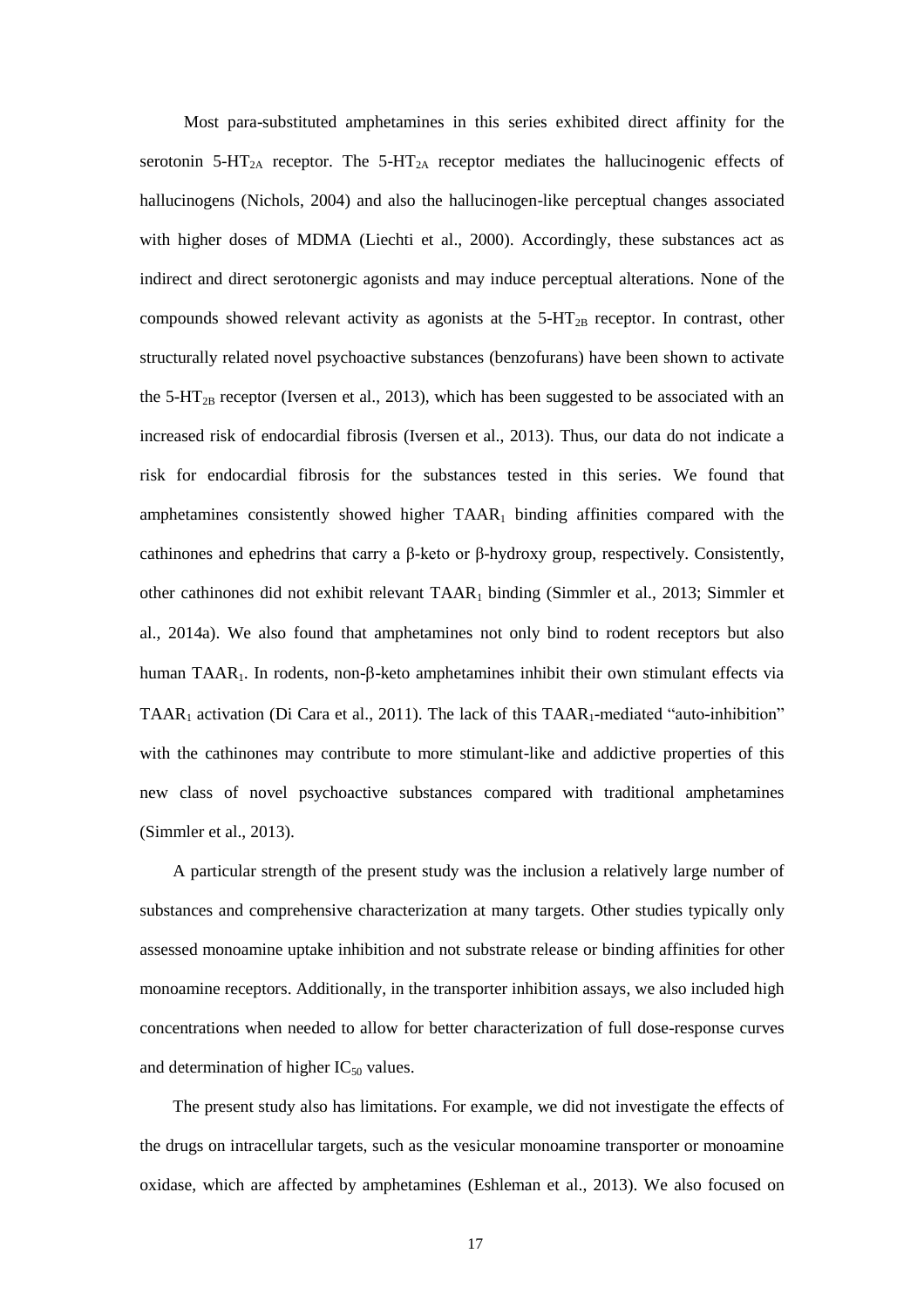pharmacodynamics *in vitro*. Many additional factors, such as brain penetration, metabolism, and pharmacokinetics, also play a role in the clinical effects of these substances, which require further study *in vivo*.

# **5. Conclusion**

Para-(4)-substituted amphetamines are more serotonergic than their non-substituted analogs, likely resulting in more MDMA-like serotonergic subjective and acute toxic effects. Pyrovalerone cathinones are potent NET and DAT inhibitors that are likely associated with significant stimulant-type effects and toxicity and a high risk of addiction.

## **Conflict of interest**

The authors do not have any conflicts of interest to declare for this work.

## **Acknowledgements**

This work was supported by the Federal Office of Public Health (no. 13.006497) and the Translational Medicine Hub Innovation Fund of F. Hoffmann-La Roche and the University of Basel. The authors thank Daniele Buchy for performing the experiments, Linda Simmler for critical comments on the manuscript, and Michael Arends for text editing.

## **References**

- <span id="page-17-1"></span>Aarde, S.M., Huang, P.K., Creehan, K.M., Dickerson, T.J., Taffe, M.A., 2013. The novel recreational drug 3,4-methylenedioxypyrovalerone (MDPV) is a potent psychomotor stimulant: self-administration and locomotor activity in rats. Neuropharmacology 71, 130-140.
- <span id="page-17-0"></span>Baumann, M.H., Ayestas, M.A., Jr., Partilla, J.S., Sink, J.R., Shulgin, A.T., Daley, P.F., Brandt, S.D., Rothman, R.B., Ruoho, A.E., Cozzi, N.V., 2012. The designer methcathinone analogs, mephedrone and methylone, are substrates for monoamine transporters in brain tissue. Neuropsychopharmacology 37, 1192-1203.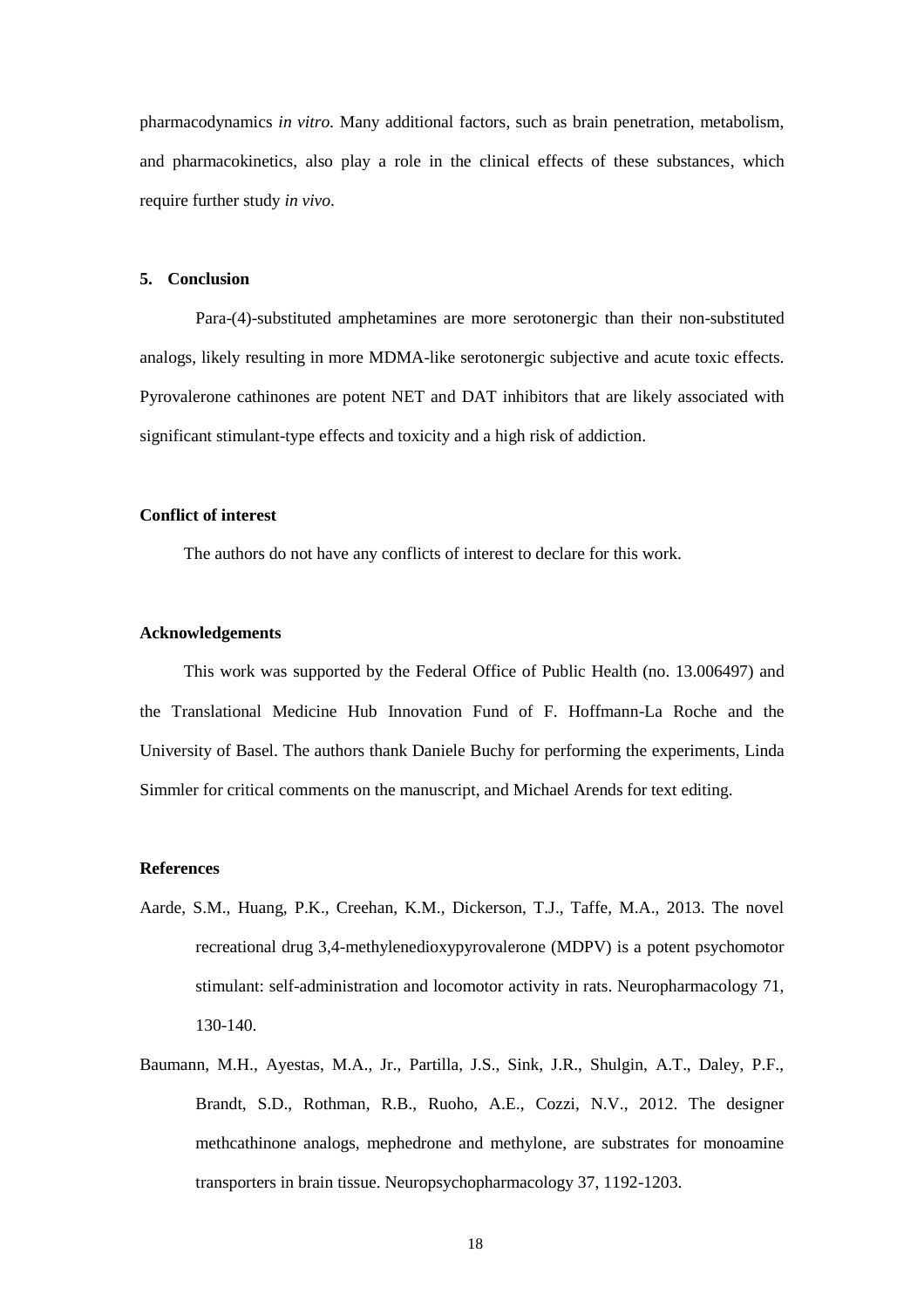- <span id="page-18-4"></span>Baumann, M.H., Clark, R.D., Woolverton, W.L., Wee, S., Blough, B.E., Rothman, R.B., 2011. In vivo effects of amphetamine analogs reveal evidence for serotonergic inhibition of mesolimbic dopamine transmission in the rat. J Pharmacol Exp Ther 337, 218-225.
- <span id="page-18-3"></span>Baumann, M.H., Partilla, J.S., Lehner, K.R., Thorndike, E.B., Hoffman, A.F., Holy, M., Rothman, R.B., Goldberg, S.R., Lupica, C.R., Sitte, H.H., Brandt, S.D., Tella, S.R., Cozzi, N.V., Schindler, C.W., 2013. Powerful cocaine-like actions of 3,4 methylenedioxypyrovalerone (MDPV), a principal constituent of psychoactive 'bath salts' products. Neuropsychopharmacology 38, 552-562.
- <span id="page-18-0"></span>Blough, B.E., Landavazo, A., Decker, A.M., Partilla, J.S., Baumann, M.H., Rothman, R.B., 2014. Interaction of psychoactive tryptamines with biogenic amine transporters and serotonin receptor subtypes. Psychopharmacology, in press.
- <span id="page-18-2"></span>Carhart-Harris, R.L., King, L.A., Nutt, D.J., 2011. A web-based survey on mephedrone. Drug Alcohol Depend 118, 19-22.
- <span id="page-18-1"></span>Cozzi, N.V., Brandt, S.D., Daley, P.F., Partilla, J.S., Rothman, R.B., Tulzer, A., Sitte, H.H., Baumann, M.H., 2013. Pharmacological examination of trifluoromethyl ringsubstituted methcathinone analogs. Eur J Pharmacol 699, 180-187.
- <span id="page-18-5"></span>Derungs, A., Schietzel, S., Meyer, M.R., Maurer, H.H., Krahenbuhl, S., Liechti, M.E., 2011. Sympathomimetic toxicity in a case of analytically confirmed recreational use of naphyrone (naphthylpyrovalerone). Clin Toxicol (Phila) 49, 691-693.
- <span id="page-18-6"></span>Di Cara, B., Maggio, R., Aloisi, G., Rivet, J.M., Lundius, E.G., Yoshitake, T., Svenningsson, P., Brocco, M., Gobert, A., De Groote, L., Cistarelli, L., Veiga, S., De Montrion, C., Rodriguez, M., Galizzi, J.P., Lockhart, B.P., Coge, F., Boutin, J.A., Vayer, P., Verdouw, P.M., Groenink, L., Millan, M.J., 2011. Genetic deletion of trace amine 1 receptors reveals their role in auto-inhibiting the actions of ecstasy (MDMA). J Neurosci 31, 16928-16940.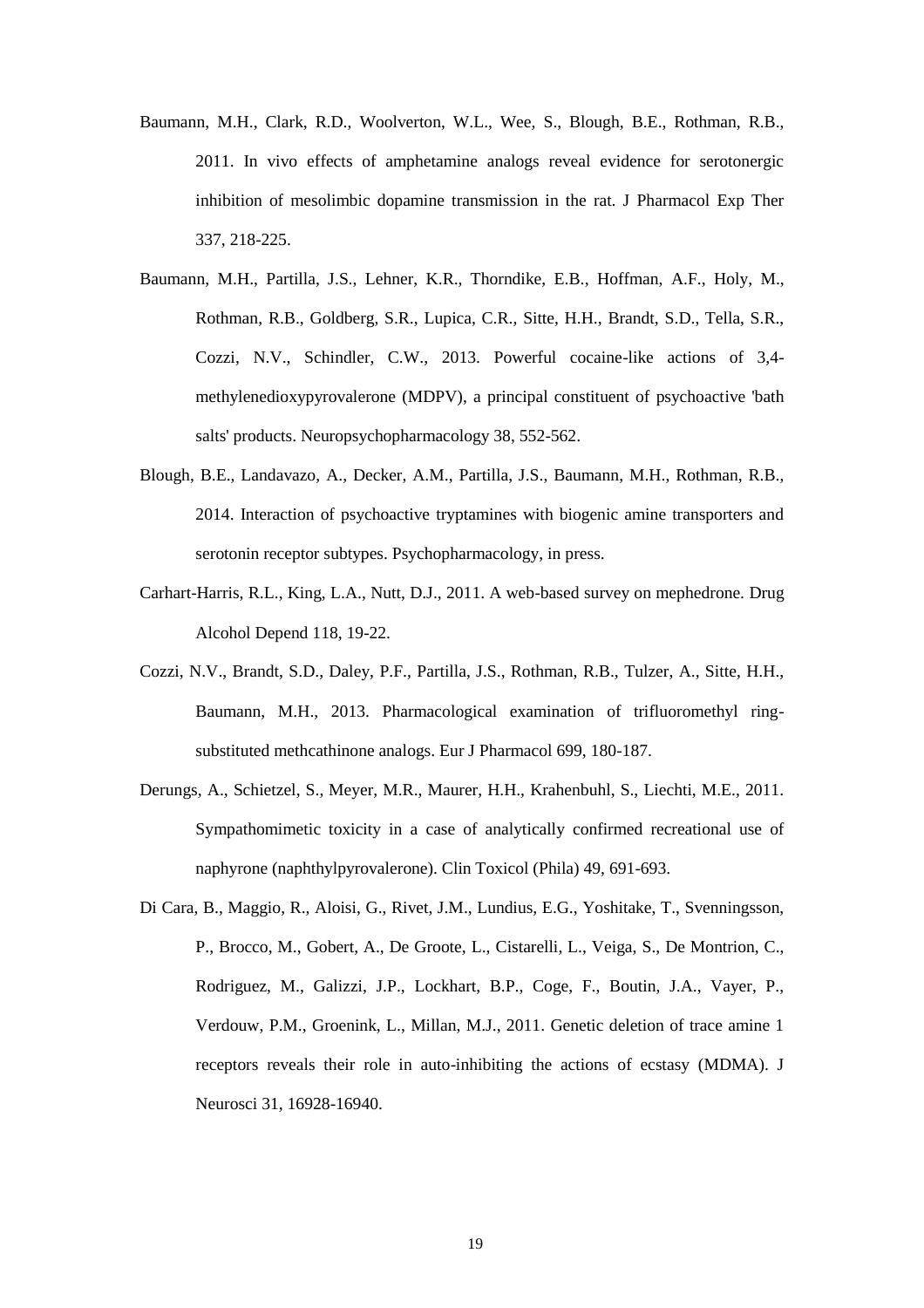- <span id="page-19-7"></span>Eiden, C., Mathieu, O., Cathala, P., Debruyne, D., Baccino, E., Petit, P., Peyriere, H., 2013. Toxicity and death following recreational use of 2-pyrrolidino valerophenone. Clin Toxicol (Phila) 51, 899-903.
- <span id="page-19-2"></span>Elliott, S., Evans, J., 2014. A 3-year review of new psychoactive substances in casework. Forensic Sci Int 243C, 55-60.
- <span id="page-19-4"></span>European Monitoring Center for Drugs and Drug Addiction, 2011. EMCDDA–Europol 2011 Annual Report on the implementation of Council Decision 2005/387/JHA, Lisbon, Portugal.
- <span id="page-19-0"></span>European Monitoring Center for Drugs and Drug Addiction, 2014a. European Drug Report 2014. European Monitoring Center for Drugs and Drug Addiction. [www.emcdda.europa.eu](http://www.emcdda.europa.eu/)
- <span id="page-19-6"></span>European Monitoring Center for Drugs and Drug Addiction, 2014b. Report on the risk assessment of 1-(1,3-benzodioxol-5-yl)-2-(pyrrolidin-1-yl)pentan-1-one (MDPV) in the framework of the Council Decision on new psychoactive substances. EMCDDA, Lisbon, Portugal.
- <span id="page-19-5"></span>Erowid, 2014. 4-fluoroamphetamine reports. www.erowid.org/chemicals/ 4\_fluoroamphetamine
- <span id="page-19-1"></span>Eshleman, A.J., Wolfrum, K.M., Hatfield, M.G., Johnson, R.A., Murphy, K.V., Janowsky, A., 2013. Substituted methcathinones differ in transporter and receptor interactions. Biochem Pharmacol 85, 1803-1815.
- <span id="page-19-3"></span>Helander, A., Backberg, M., Hulten, P., Al-Saffar, Y., Beck, O., 2014. Detection of new psychoactive substance use among emergency room patients: results from the Swedish STRIDA project. Forensic Sci Int 243C, 23-29.
- <span id="page-19-8"></span>Hysek, C.M., Simmler, L.D., Nicola, V., Vischer, N., Donzelli, M., Krähenbühl, S., Grouzmann, E., Hoener, M.C., Liechti, M.E., 2012. Duloxetine inhibits effects of MDMA ("ecstasy") in vitro and in humans in a randomized placebo-controlled laboratory study. PLoS One 7, e36476.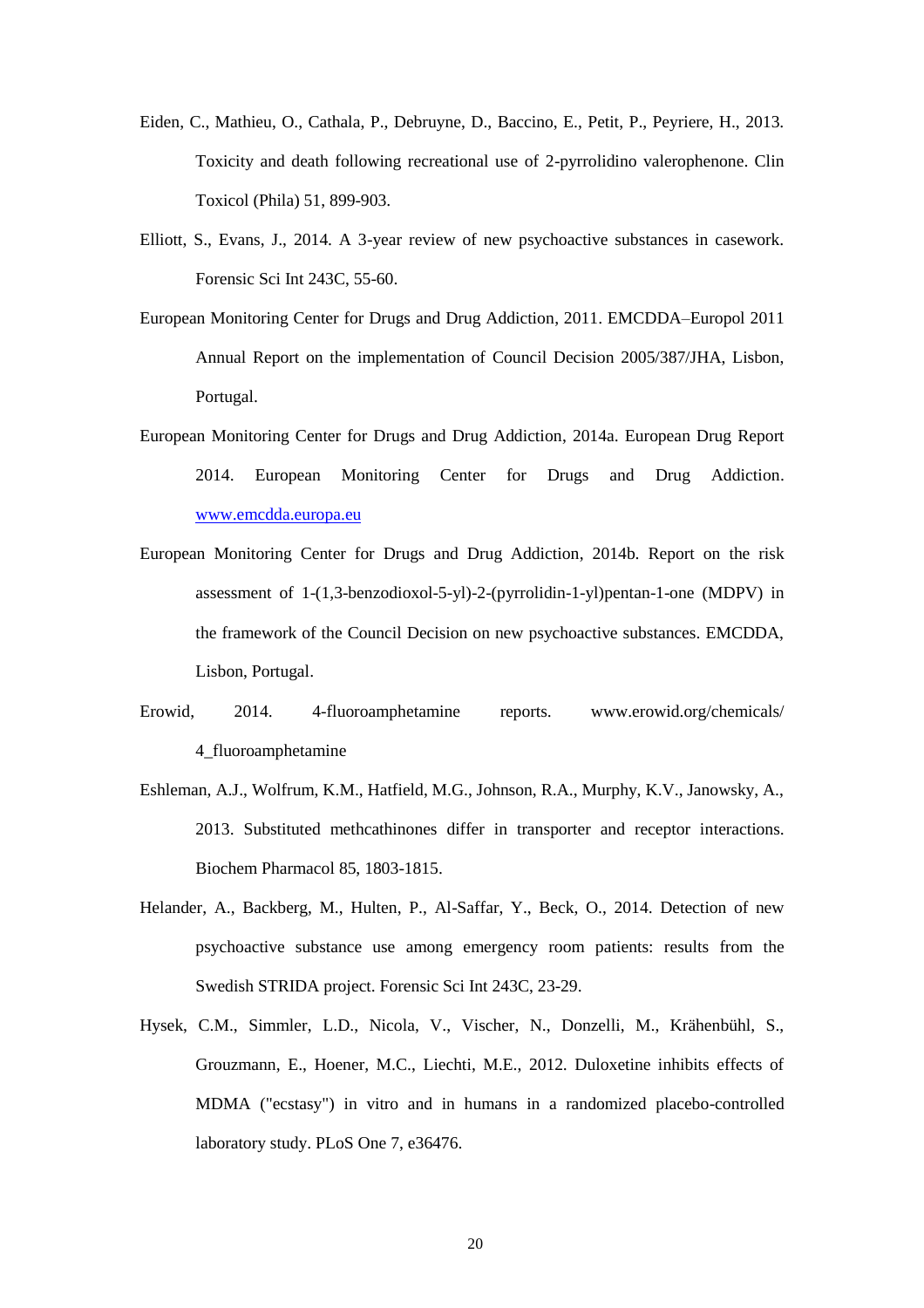- <span id="page-20-0"></span>Iversen, L., Gibbons, S., Treble, R., Setola, V., Huang, X.P., Roth, B.L., 2013. Neurochemical profiles of some novel psychoactive substances. Eur J Pharmacol 700, 147-151.
- <span id="page-20-6"></span>Jensen, N.H., Rodriguiz, R.M., Caron, M.G., Wetsel, W.C., Rothman, R.B., Roth, B.L., 2008. *N*-desalkylquetiapine, a potent norepinephrine reuptake inhibitor and partial  $5-HT<sub>1A</sub>$ agonist, as a putative mediator of quetiapine's antidepressant activity. Neuropsychopharmacology 33, 2303-2312.
- <span id="page-20-1"></span>Johansen, S.S., Hansen, T.M., 2012. Isomers of fluoroamphetamines detected in forensic cases in Denmark. Int J Legal Med 126, 541-547.
- <span id="page-20-8"></span>Kehr, J., Ichinose, F., Yoshitake, S., Goiny, M., Sievertsson, T., Nyberg, F., Yoshitake, T., 2011. Mephedrone, compared to MDMA (ecstasy) and amphetamine, rapidly increases both dopamine and serotonin levels in nucleus accumbens of awake rats. Br J Pharmacol 164, 1949-1958.
- <span id="page-20-4"></span>Leffler, A.M., Smith, P.B., de Armas, A., Dorman, F.L., 2014. The analytical investigation of synthetic street drugs containing cathinone analogs. Forensic Sci Int 234, 50-56.
- <span id="page-20-7"></span>Liechti, M.E., Kunz, I., Kupferschmidt, H., 2005. Acute medical problems due to Ecstasy use: case-series of emergency department visits. Swiss Med Wkly 135, 652-657.
- <span id="page-20-9"></span>Liechti, M.E., Saur, M.R., Gamma, A., Hell, D., Vollenweider, F.X., 2000. Psychological and physiological effects of MDMA ("Ecstasy") after pretreatment with the  $5-HT<sub>2</sub>$ antagonist ketanserin in healthy humans. Neuropsychopharmacology 23, 396-404.
- <span id="page-20-5"></span>Marinetti, L.J., Antonides, H.M., 2013. Analysis of synthetic cathinones commonly found in bath salts in human performance and postmortem toxicology: method development, drug distribution and interpretation of results. J Anal Toxicol 37, 135-146.
- <span id="page-20-2"></span>Marona-Lewicka, D., Rhee, G.S., Sprague, J.E., Nichols, D.E., 1995. Psychostimulant-like effects of p-fluoroamphetamine in the rat. Eur J Pharmacol 287, 105-113.
- <span id="page-20-3"></span>Marusich, J.A., Antonazzo, K.R., Wiley, J.L., Blough, B.E., Partilla, J.S., Baumann, M.H., 2014. Pharmacology of novel synthetic stimulants structurally related to the "bath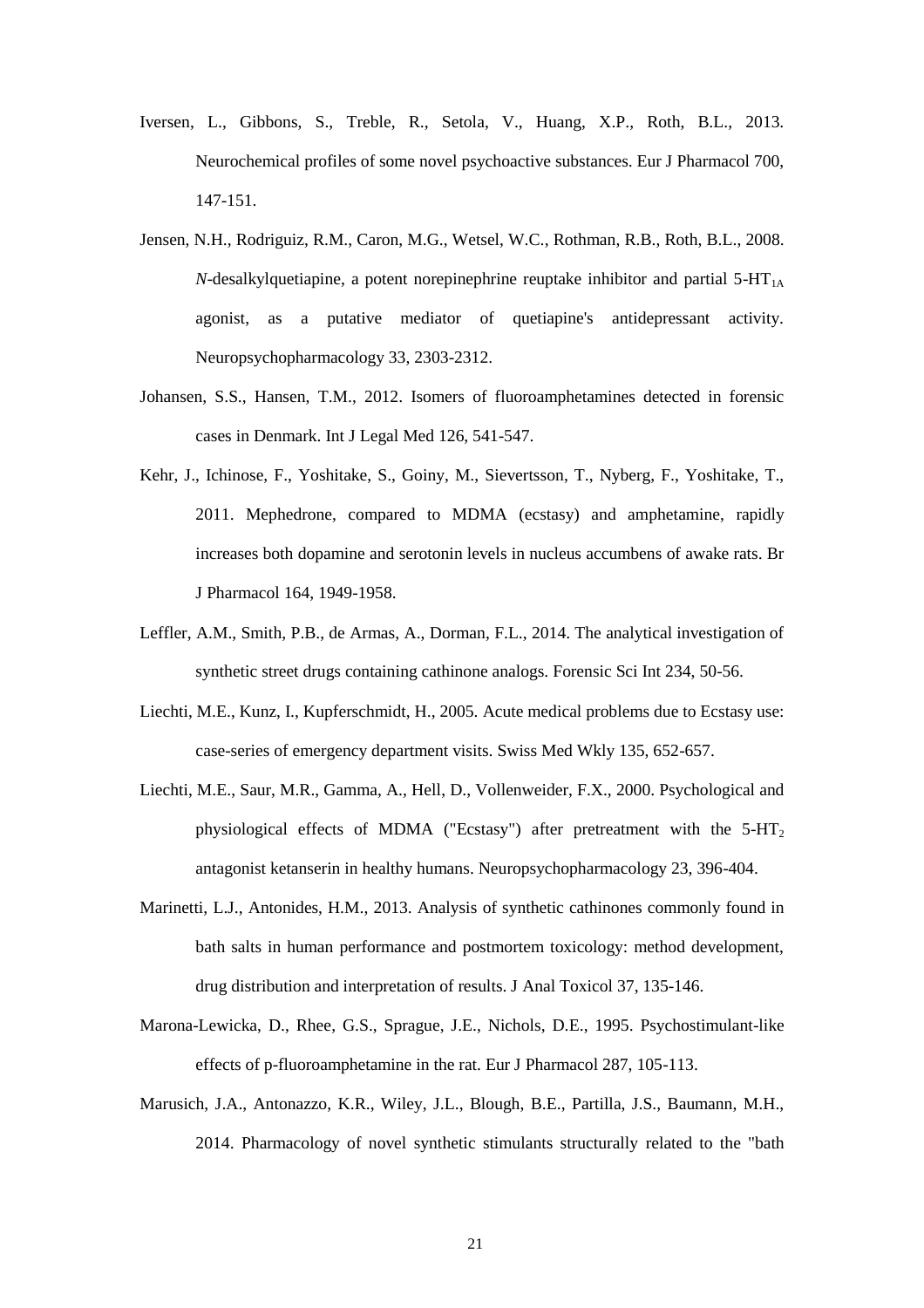salts" constituent 3,4-methylenedioxypyrovalerone (MDPV). Neuropharmacology, in press.

- <span id="page-21-3"></span>Meltzer, P.C., Butler, D., Deschamps, J.R., Madras, B.K., 2006. 1-(4-Methylphenyl)-2 pyrrolidin-1-yl-pentan-1-one (Pyrovalerone) analogues: a promising class of monoamine uptake inhibitors. J Med Chem 49, 1420-1432.
- <span id="page-21-4"></span>Nichols, D.E., 2004. Hallucinogens. Pharmacol Ther 101, 131-181.
- <span id="page-21-5"></span>Pei, Y., Lee, J., Leo, D., Gainetdinov, R.R., Hoener, M.C., Canales, J.J., 2014. Activation of the trace amine-associated receptor 1 prevents relapse to cocaine seeking. Neuropsychopharmacology, in press.
- <span id="page-21-7"></span>Revel, F.G., Moreau, J.L., Gainetdinov, R.R., Bradaia, A., Sotnikova, T.D., Mory, R., Durkin, S., Zbinden, K.G., Norcross, R., Meyer, C.A., Metzler, V., Chaboz, S., Ozmen, L., Trube, G., Pouzet, B., Bettler, B., Caron, M.G., Wettstein, J.G., Hoener, M.C., 2011. TAAR1 activation modulates monoaminergic neurotransmission, preventing hyperdopaminergic and hypoglutamatergic activity. Proc Natl Acad Sci U S A 108, 8485-8490.
- <span id="page-21-2"></span>Rohrich, J., Becker, J., Kaufmann, T., Zorntlein, S., Urban, R., 2012. Detection of the synthetic drug 4-fluoroamphetamine (4-FA) in serum and urine. Forensic Sci Int 215, 3-7.
- <span id="page-21-1"></span>Rust, K.Y., Baumgartner, M.R., Dally, A.M., Kraemer, T., 2012. Prevalence of new psychoactive substances: a retrospective study in hair. Drug Test Anal 4, 402-408.
- <span id="page-21-6"></span>Scholze, P., Zwach, J., Kattinger, A., Pifl, C., Singer, E.A., Sitte, H.H., 2000. Transportermediated release: a superfusion study on human embryonic kidney cells stably expressing the human serotonin transporter. J Pharmacol Exp Ther 293, 870-878.
- <span id="page-21-0"></span>Simmler, L., Buser, T., Donzelli, M., Schramm, Y., Dieu, L.H., Huwyler, J., Chaboz, S., Hoener, M., Liechti, M.E., 2013. Pharmacological characterization of designer cathinones in vitro. Br J Pharmacol 168, 458-470.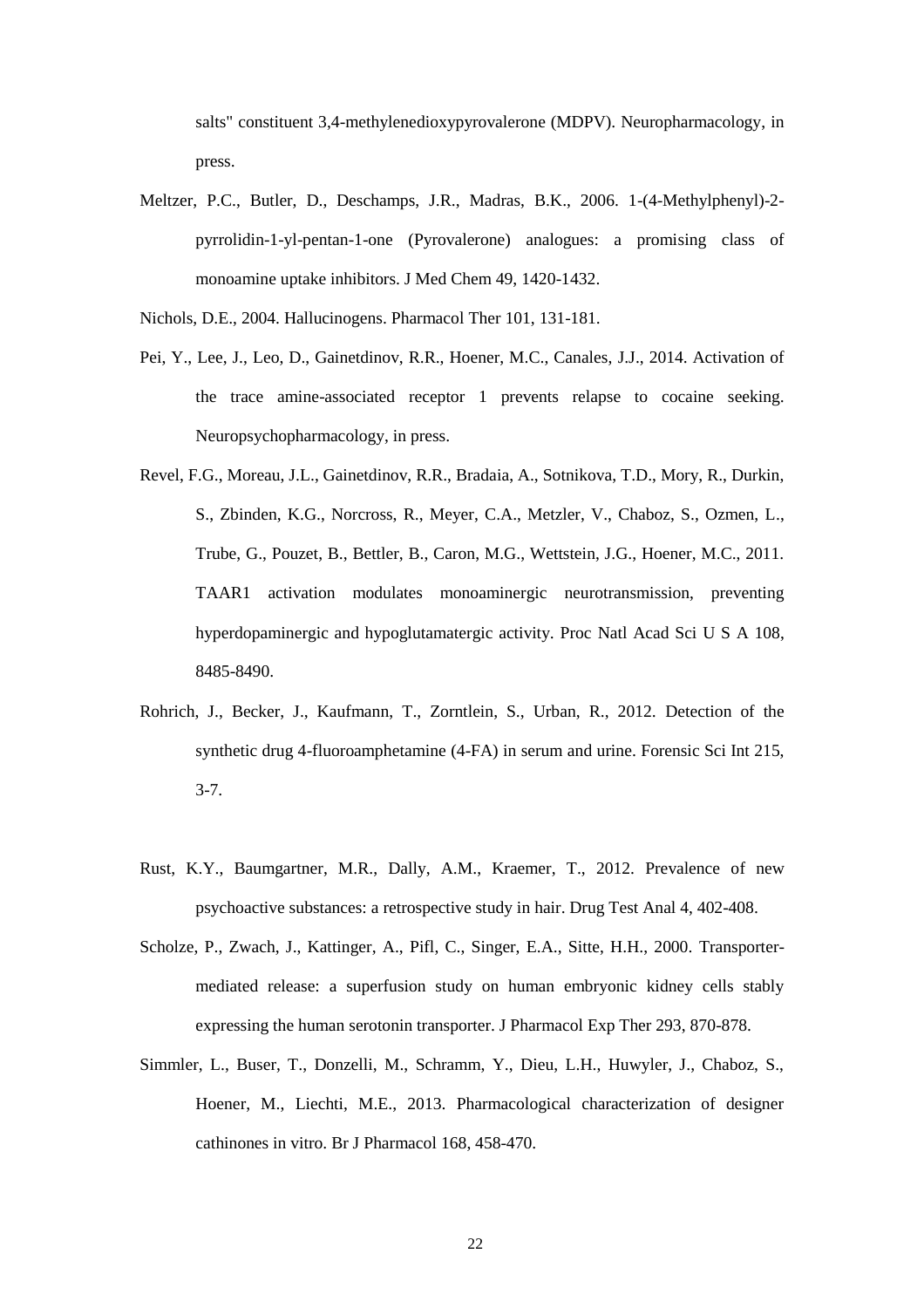- <span id="page-22-7"></span>Simmler, L.D., Hysek, C.M., Liechti, M.E., 2011. Sex differences in the effects of MDMA (ecstasy) on plasma copeptin in healthy subjects. J Clin Endocrinol Metab 96, 2844- 2850.
- <span id="page-22-0"></span>Simmler, L.D., Rickli, A., Hoener, M.C., Liechti, M.E., 2014a. Monoamine transporter and receptor interaction profiles of a new series of designer cathinones. Neuropharmacology 79, 152-160.
- <span id="page-22-1"></span>Simmler, L.D., Rickli, A., Schramm, Y., Hoener, M.C., Liechti, M.E., 2014b. Pharmacological profiles of aminoindanes, piperazines, and pipradrol derivatives. Biochem Pharmacol 88, 237-244.
- <span id="page-22-3"></span>Smollin, C., Murray, S., Gerona, R., 2011. An unexpected finding of MDPPP in a patient with severe agitation and hallucinations. Clin Toxicol (Phila) 49, 525-526.
- <span id="page-22-2"></span>Spiller, H.A., Ryan, M.L., Weston, R.G., Jansen, J., 2011. Clinical experience with and analytical confirmation of "bath salts" and "legal highs" (synthetic cathinones) in the United States. Clin Toxicol (Phila) 49, 499-505.
- <span id="page-22-5"></span>Tatsumi, M., Groshan, K., Blakely, R.D., Richelson, E., 1997. Pharmacological profile of antidepressants and related compounds at human monoamine transporters. Eur J Pharmacol 340, 249-258.
- <span id="page-22-4"></span>Thornton, S.L., Lo, J., Clark, R.F., Wu, A.H., Gerona, R.R., 2012. Simultaneous detection of multiple designer drugs in serum, urine, and CSF in a patient with prolonged psychosis. Clin Toxicol (Phila) 50, 1165-1168.
- <span id="page-22-8"></span>Watterson, L.R., Kufahl, P.R., Nemirovsky, N.E., Sewalia, K., Grabenauer, M., Thomas, B.F., Marusich, J.A., Wegner, S., Olive, M.F., 2014. Potent rewarding and reinforcing effects of the synthetic cathinone 3,4-methylenedioxypyrovalerone (MDPV). Addict Biol, 19, 165-174.
- <span id="page-22-6"></span>Wee, S., Anderson, K.G., Baumann, M.H., Rothman, R.B., Blough, B.E., Woolverton, W.L., 2005. Relationship between the serotonergic activity and reinforcing effects of a series of amphetamine analogs. J Pharmacol Exp Ther 313, 848-854.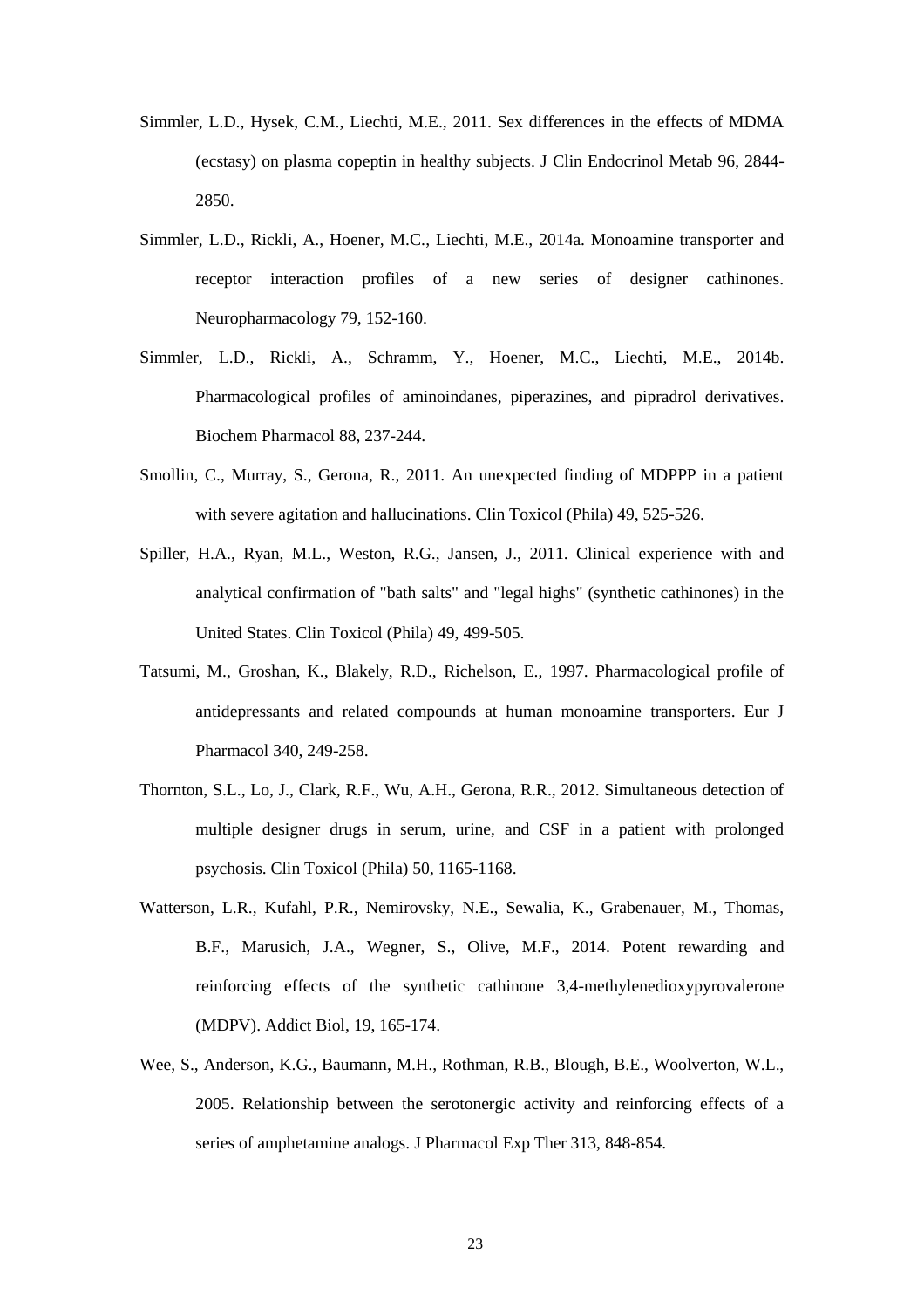- <span id="page-23-2"></span>Westphal, F., Junge, T., Klein, B., Fritschi, G., Girreser, U., 2011. Spectroscopic characterization of 3,4-methylenedioxypyrrolidinobutyrophenone: a new designer drug with alpha-pyrrolidinophenone structure. Forensic Sci Int 209, 126-132.
- <span id="page-23-0"></span>Winstock, A.R., Mitcheson, L.R., Deluca, P., Davey, Z., Corazza, O., Schifano, F., 2011. Mephedrone, new kid for the chop? Addiction 106, 154-161.
- <span id="page-23-1"></span>Zuba, D., Byrska, B., 2013. Prevalence and co-existence of active components of 'legal highs'. Drug Test Anal 5, 420-429.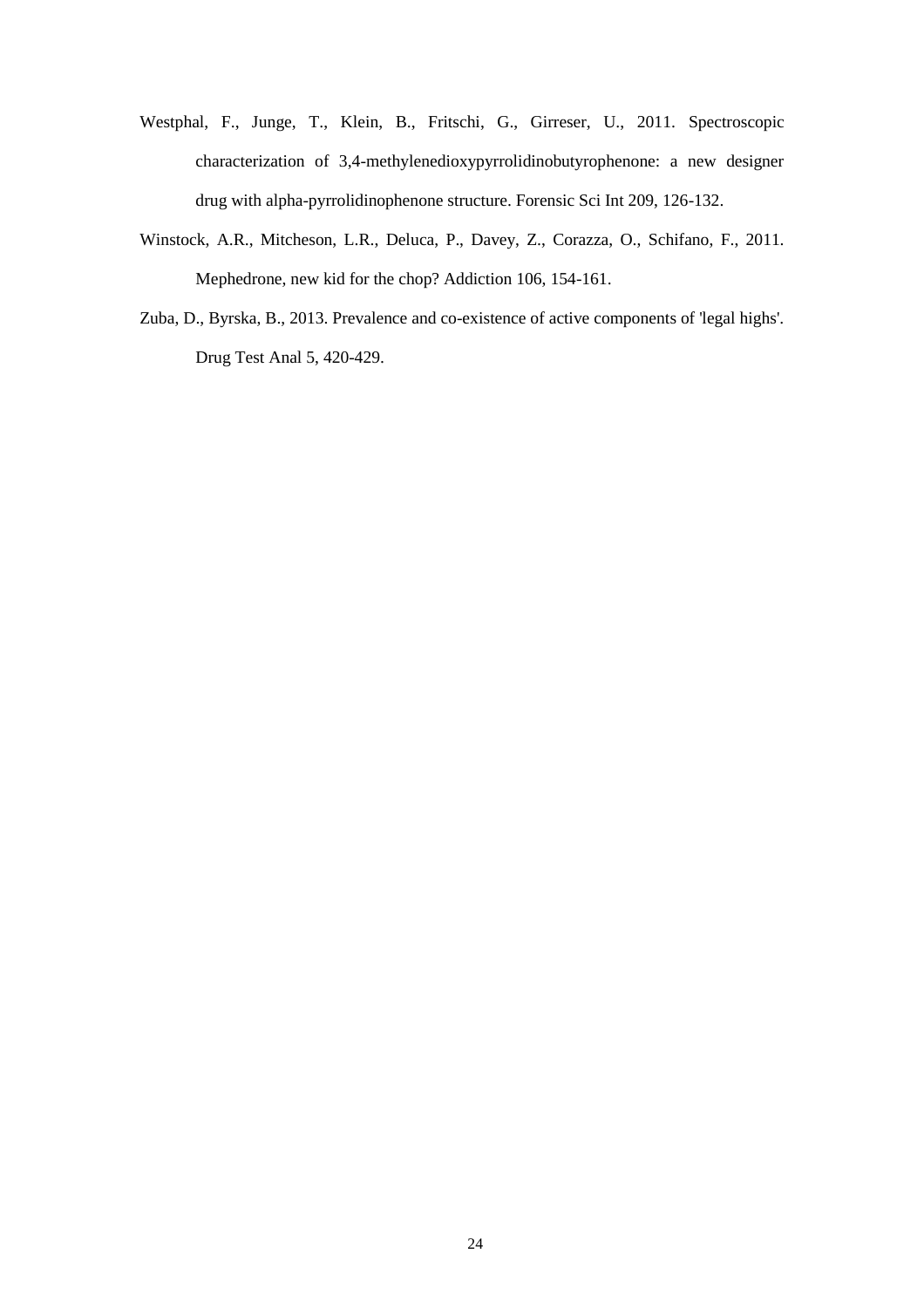# **Figure Legends**



**Figure 1.** Chemical structures of novel psychoactive substances. **A.** Para-(4)-substituted amphetamines, 3,4-methylenedioxymethamphetamine (MDMA, "ecstasy"), and other classic non-para-substituted amphetamines. **B.** Pyrovalerone-type cathinones.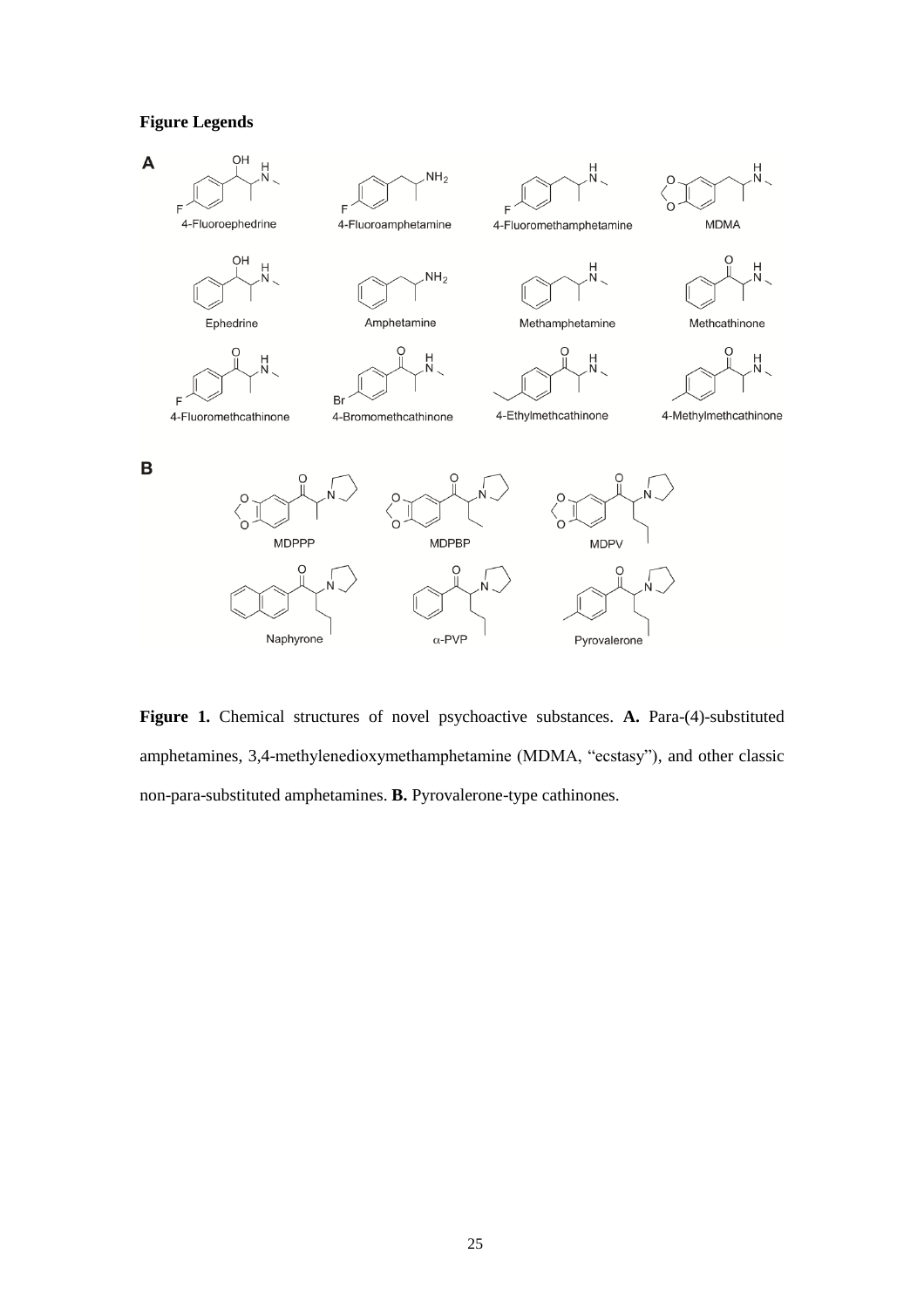

**Figure 2. Effects of para-(4)-substituted and non-substituted amphetamines on monoamine transport.** Monoamine uptake inhibition is presented as concentration-response curves for the inhibition of  $[^{3}H]NE$ ,  $[^{3}H]DA$ , and  $[^{3}H]5-HT$  into NET-, DAT-, and SERTtransfected HEK 293 cells, respectively. The data are expressed as the mean  $\pm$  SEM of 3-4 independent experiments. The lines show the data fit by nonlinear regression. The corresponding  $IC_{50}$  values are shown in Table 1.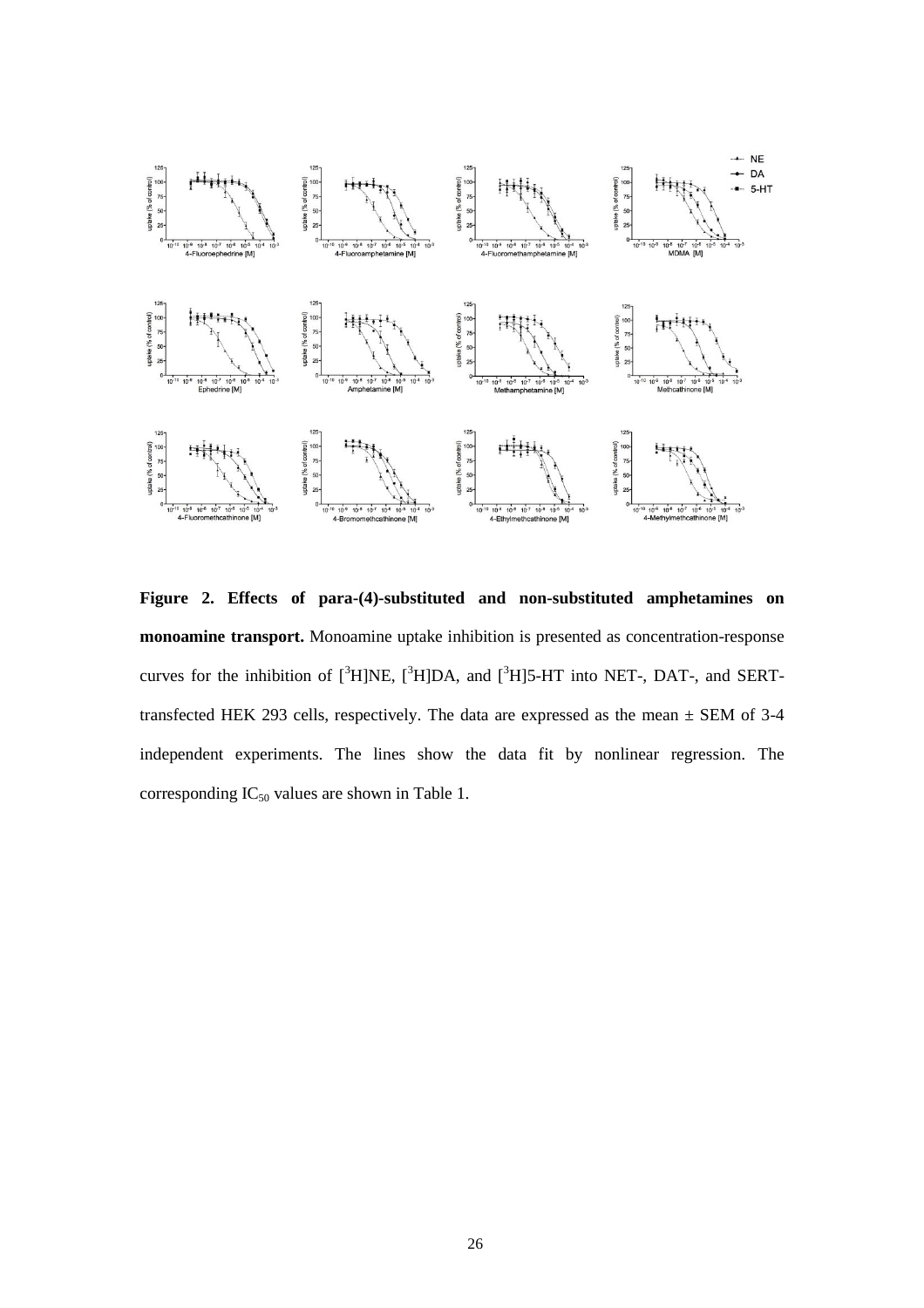

**Figure 3. Effects of pyrovalerone cathinones on monoamine transport.** Monoamine uptake inhibition is presented as concentration-response curves for the inhibition of  $[^3H]$ NE,  $[^3H]DA$ , and  $[^3H]5-HT$  into NET-, DAT-, and SERT-transfected HEK 293 cells, respectively. The data are expressed as the mean  $\pm$  SEM of 3-4 independent experiments. The lines show the data fit by nonlinear regression. The corresponding IC50 values are shown in Table 1.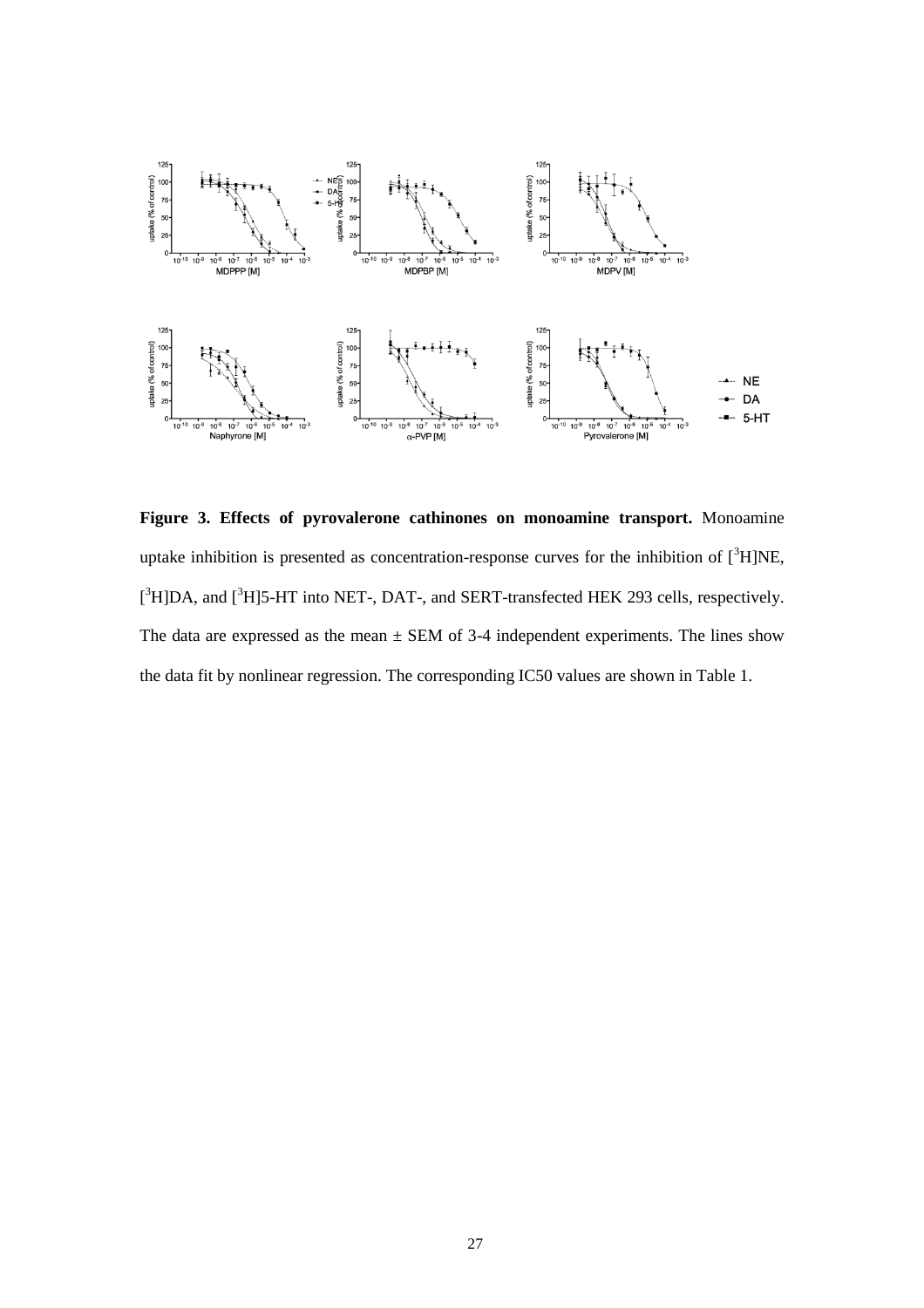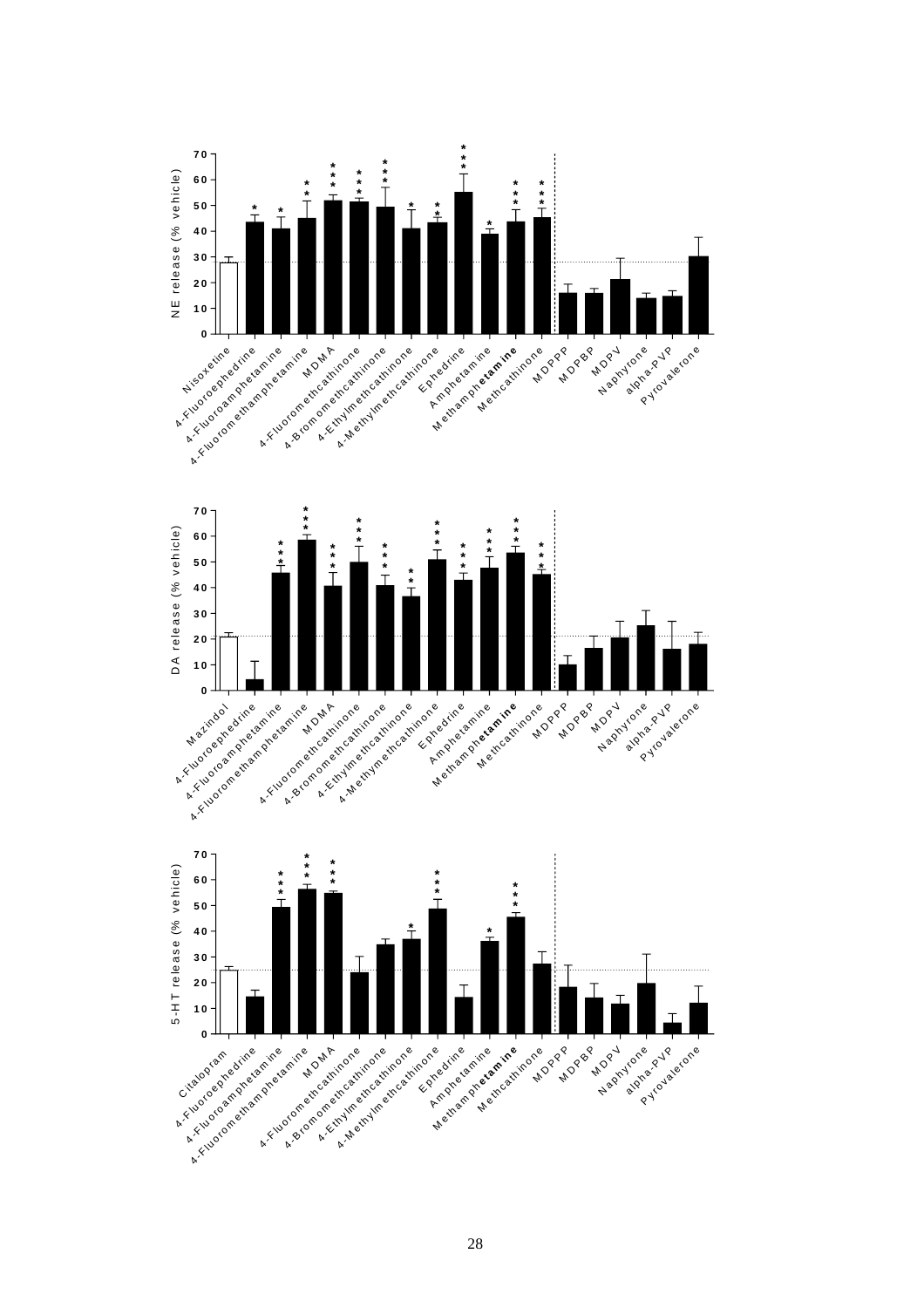**Figure 4. Effect of all substances on monoamine release.** HEK 293 cells that expressed NET, DAT, and SERT were loaded with  $[{}^{3}H]NE$ ,  $[{}^{3}H]DA$ , and  $[{}^{3}H]5-HT$ , respectively, washed, and incubated with a high concentration of the compounds (100  $\mu$ M). All parasubstituted and non-substituted amphetamines released NE, DA, or 5-HT (substances on the left of the vertical dashed line). In contrast, the pyrovalerone cathinones did not release monoamines (substances on the right of the vertical dashed line). Monoamine release is expressed as the percent reduction of monoamine cell content compared with vehicle ( $0\%$  = no release; 100% release would indicate that all of the monoamine was released from the cells). Non-releasing monoamine transporter blockers induce nonspecific "pseudo-efflux" (horizontal dashed line, open bars), which arises from substrate that diffuses out of the cells and from subsequent reuptake inhibition. Compounds that produced significantly more monoamine efflux (\* $p < 0.05$ , \* $p < 0.01$ , \*\*\* $p < 0.001$ ) compared with the non-releasing uptake inhibitors (negative controls, open bars) nisoxetine (HEK-NET cells), mazindol (HEK-DAT cells), and citalopram (HEK-SERT cells) were considered monoamine releasers. The data are expressed as the mean  $\pm$  SEM of 3-4 independent experiments.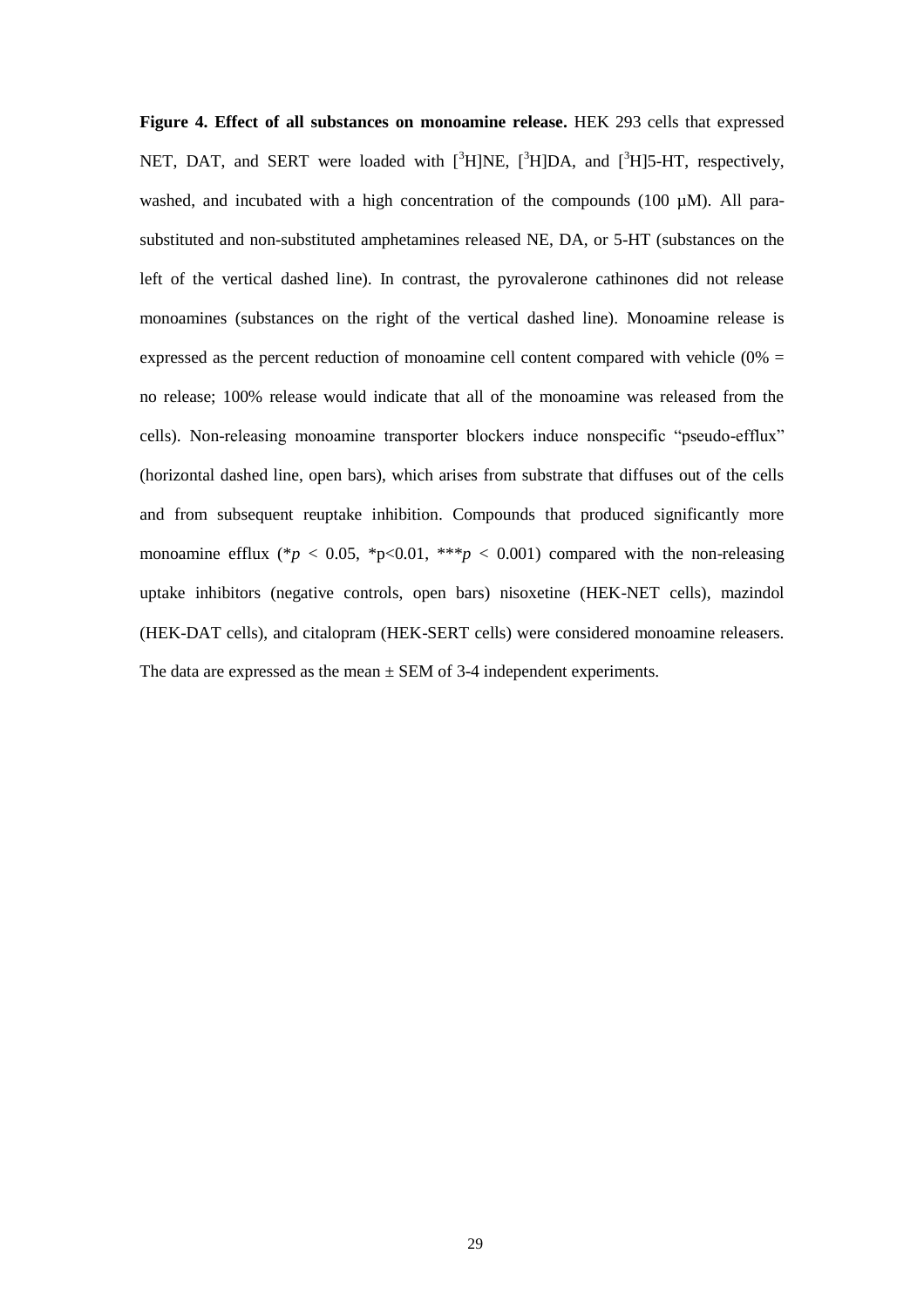#### **Table 1. Monoamine transporter inhibition.**

|                                       | <b>NET</b>          | <b>DAT</b>          | <b>SERT</b>                           | DAT/SERT<br>inhibition ratio |  |
|---------------------------------------|---------------------|---------------------|---------------------------------------|------------------------------|--|
|                                       | IC50 [µM] (95% CI)  |                     | IC50 [µM] (95% CI) IC50 [µM] (95% CI) | Ratio (95% CI)               |  |
| Para-(4)-substituted amphetamines     |                     |                     |                                       |                              |  |
| 4-Fluoroephedrine                     | $4.5(2.0-11)$       | 163 (40-668)        | 134 (76-236)                          | $0.8(0.1-5.9)$               |  |
| 4-Fluoroamphetamine                   | $0.20(0.14-0.28)$   | $3.7(2.4-5.7)$      | 19 (11-33)                            | $5.1(1.9-14)$                |  |
| 4-Fluoromethamphetamine               | $0.22(0.14-0.35)$   | $7.7(2.5-24)$       | $8.7(3.8-20)$                         | $1.1(0.2-8.0)$               |  |
| <b>MDMA</b>                           | $0.36(0.23 - 0.57)$ | $31(8-118)$         | $2.0(1.4-3.0)$                        | $0.06(0.01-0.4)$             |  |
| 4-Fluoromethcathinone                 | $0.36(0.17-0.75)$   | 14 (7.5-24)         | 49 (30-80)                            | $3.6(1.3-11)$                |  |
| 4-Bromomethcathinone                  | $0.41(0.30-0.57)$   | $5.6(2.7-12)$       | $2.2(1.7-2.8)$                        | $0.4(0.1-1.0)$               |  |
| 4-Ethylmethcathinone                  | $2.5(1.7-3.7)$      | 31 (13-72)          | $4.3(3.2-5.9)$                        | $0.14(0.04-0.5)$             |  |
| 4-Methylmethcathinone                 | $0.26(0.17-0.39)$   | $5.7(4.3-7.5)$      | $2.1(1.6-2.7)$                        | $0.4(0.2-0.7)$               |  |
| non para-(4)-substituted amphetamines |                     |                     |                                       |                              |  |
| Ephedrine                             | $0.32(0.21-0.50)$   | 46 (27-79)          | 230 (72-735)                          | $5.0(0.9-27)$                |  |
| Amphetamine                           | $0.07(0.05-0.1)$    | $1.3(0.8-2.0)$      | 45 (24-85)                            | 35 (12-106)                  |  |
| Methamphetamine                       | $0.14(0.09 - 0.22)$ | $1.1(0.7-1.7)$      | 18 (3-116)                            | 17 (1.8-166)                 |  |
| Methcathinone                         | $0.12(0.09-0.15)$   | $2.4(1.7-3.4)$      | 46 (30-71)                            | 19 (8.8-42)                  |  |
| Pyrovalerone cathinones               |                     |                     |                                       |                              |  |
| <b>MDPPP</b>                          | $0.97(0.62-1.5)$    | $0.53(0.27-1.1)$    | 75 (49-114)                           | 141 (45-422)                 |  |
| <b>MDPBP</b>                          | $0.16(0.11-0.24)$   | $0.11(0.07 - 0.16)$ | 15 (5.4-39)                           | 132 (34-557)                 |  |
| <b>MDPV</b>                           | $0.04(0.03-0.05)$   | $0.05(0.04-0.06)$   | $9.6(3.4-27)$                         | 192 (57-675)                 |  |
| Naphyrone                             | $0.11(0.05 - 0.27)$ | $0.22(0.16-0.31)$   | $0.80(0.6-1.2)$                       | $3.6(1.9-7.5)$               |  |
| $\alpha$ -PVP                         | $0.02(0.01-0.03)$   | $0.04(0.01-0.1)$    | >100                                  | >1000                        |  |
| Pyrovalerone                          | $0.05(0.04-0.07)$   | $0.07(0.05 - 0.11)$ | 23 (9.7-54)                           | 327 (88-1080)                |  |

Values are means of three to four independent experiments and 95% confidence intervals (CI). DAT/SERT inhibition ratio = 1/DAT  $IC_{50}$ : 1/SERT  $IC_{50}$ .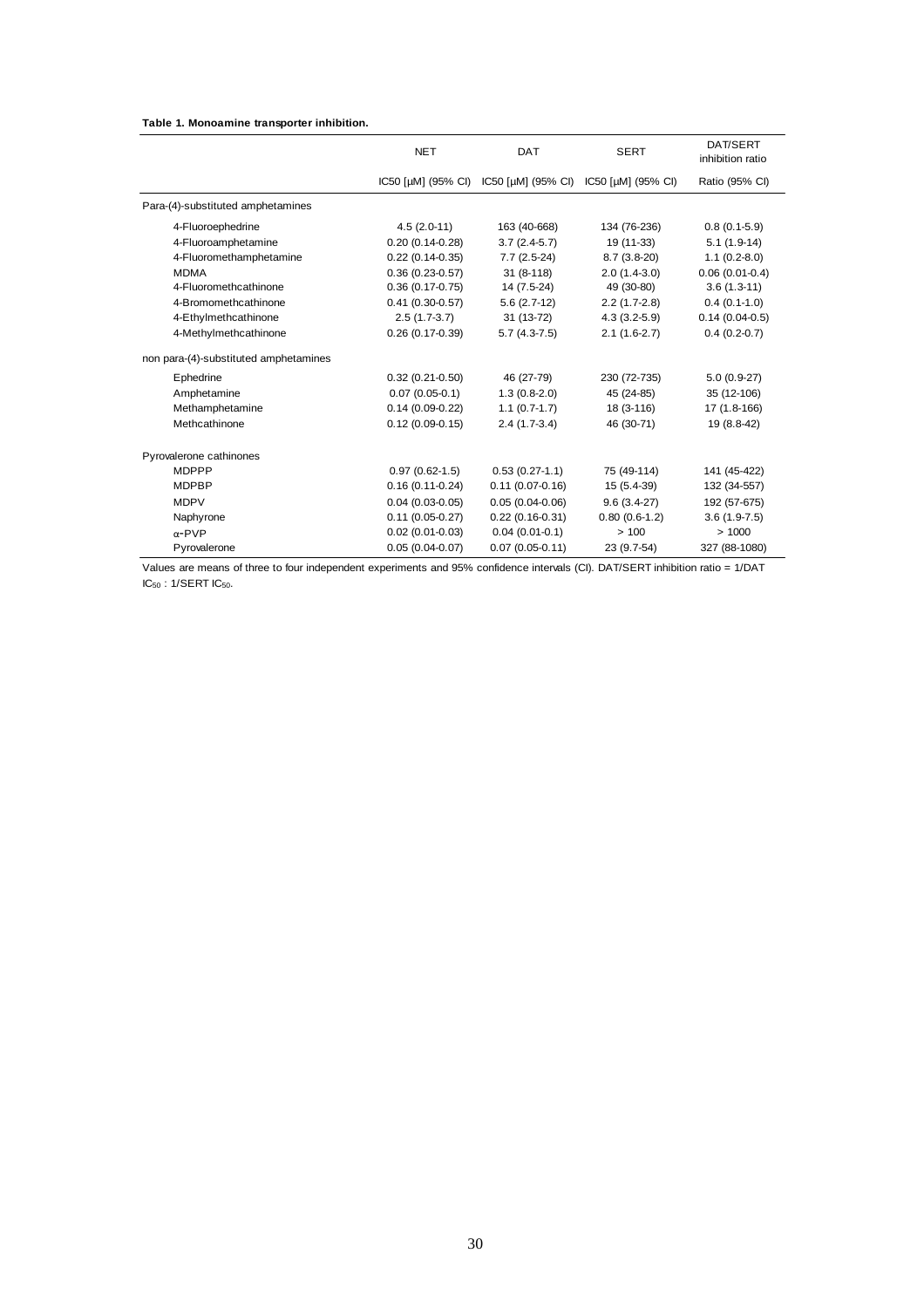#### **Table 2. Monoamine transporter and receptor binding affinities.**

|                                       | <b>NET</b>      | DAT               | <b>SERT</b>     | $a_{1A}$      | $a_{2A}$       | $D_1$ | $D_{2}$     | $D_3$ | н,            | TAAR <sub>1rat</sub> | TAAR <sub>1mouse</sub> TAAR <sub>1human</sub> |                |
|---------------------------------------|-----------------|-------------------|-----------------|---------------|----------------|-------|-------------|-------|---------------|----------------------|-----------------------------------------------|----------------|
| Para-(4)-substituted amphetamines     |                 |                   |                 |               |                |       |             |       |               |                      |                                               |                |
| 4-Fluoroephedrine                     | $17.6 \pm 2$    | $27.7 \pm 15$     | $39 + 11$       | > 4.9         | $8.4 \pm 1.2$  | >12   | > 20        | >17   | > 13          | $2.6 \pm 1.2$        | $17.6 \pm 8$                                  | <b>NA</b>      |
| 4-Fluoroamphetamine                   | $13.5 \pm 2$    | $11.0 \pm 4$      | $32 + 9$        | > 4.9         | $4.4 \pm 0.3$  | >12   | > 20        | >17   | > 13          | $0.08 + 0.04$        | $0.3 \pm 0.1$                                 | <b>NA</b>      |
| 4-Fluoromethamphetamine               | $9.0 \pm 0.6$   | $10.8 \pm 1$      | $35 \pm 12$     | > 4.9         | $2.6 \pm 0.3$  | >12   | > 20        | >17   | $7.1 \pm 2$   | $0.24 \pm 0.1$       | $1.7 \pm 0.9$                                 | <b>NA</b>      |
| MDMA*                                 | $26.8 \pm 9$    | $8.4 \pm 3$       | $13.0 \pm 2$    | > 6           | $15.0 \pm 10$  | >12   | $25 \pm 13$ | >17   | >13           | $0.37 \pm 0.1$       | $2.4 \pm 1$                                   | $14.6 \pm 2$   |
| 4-Fluoromethcathinone <sup>#</sup>    | > 25            | $12.2 \pm 3$      | > 30            | $1.5 \pm 0.1$ | > 20           | >12   | > 30        | >17   | > 13          | $5.4 \pm 2$          | >10                                           | > 20           |
| 4-Bromomethcathinone                  | $6.5 \pm 1$     | $3.6 \pm 0.3$     | $8.3 \pm 2$     | $8.2 \pm 3$   | $12.7 \pm 0.2$ | >12   | >10         | >17   | $2.1 \pm 0.1$ | $1.8 \pm 0.1$        | $12.9 \pm 3$                                  | <b>NA</b>      |
| 4-Ethylmethcathinone                  | $16.2 \pm 2$    | $28 \pm 16$       | $17.5 \pm 4$    | $8.4 \pm 3$   | $21.1 \pm 8$   | >12   | >10         | >17   | >13           | > 20                 | > 20                                          | <b>NA</b>      |
| 4-Methylmethcathinone <sup>®</sup>    | > 25            | $3.4 \pm 0.8$     | > 30            | $3.5 \pm 2$   | $11.0 \pm 5$   | >12   | > 30        | > 9   | > 13          | $4.3 \pm 2$          | >10                                           | > 20           |
| Non para-(4)-substituted amphetamines |                 |                   |                 |               |                |       |             |       |               |                      |                                               |                |
| Ephedrine                             | > 30            | > 30              | > 30            | >12           | $4.1 + 0.5$    | >12   | > 25        | >17   | > 13          | $3.7 + 0.9$          | >14.6                                         | <b>NA</b>      |
| Amphetamine <sup>#</sup>              | $1.0 \pm 0.6$   | $5.7 \pm 4$       | > 25            | > 6           | $2.8 \pm 0.8$  | >12   | > 30        | >17   | >13           | $0.23 \pm 0.2$       | $0.09 \pm 0.06$                               | $0.22 \pm 0.1$ |
| Methamphetamine*                      | $3.0 \pm 2$     | $1.8 \pm 0.7$     | $24.6 \pm 10$   | > 6           | $6.1 \pm 2$    | >12   | > 30        | >17   | >13           | $0.35 \pm 0.1$       | $0.55 \pm 0.2$                                | $1.4 \pm 0.5$  |
| Methcathinone <sup>#</sup>            | $1.4 + 0.7$     | $1.3 \pm 0.2$     | > 30            | $3.9 \pm 1$   | $11.9 + 4$     | >12   | > 30        | > 9   | > 13          | $4.1 + 1$            | >10                                           | > 20           |
| Pyrovalerone cathinones               |                 |                   |                 |               |                |       |             |       |               |                      |                                               |                |
| <b>MDPBP</b>                          | $1.1 + 0.1$     | $0.02 + 0.002$    | $4.1 + 1$       | > 4.9         | $9.4 + 2$      | >12   | > 20        | >17   | > 13          | > 20                 | > 20                                          | <b>NA</b>      |
| <b>MDPPP</b>                          | $3.5 \pm 1$     | $0.18 \pm 0.05$   | $11.7 \pm 1$    | >15           | $13.9 \pm 0.9$ | >12   | >10         | >17   | $8.7 \pm 0.6$ | $16.1 + 7$           | > 20                                          | <b>NA</b>      |
| $MDPV$ #                              | $0.08 \pm 0.02$ | $0.01 \pm 0.002$  | $2.9 \pm 0.1$   | > 6           | > 20           | >12   | > 30        | > 9   | > 13          | $7.2 + 1.1$          | >10                                           | > 20           |
| Naphyrone <sup>#</sup>                | $0.18 \pm 0.02$ | $0.04 \pm 0.01$   | $0.18 \pm 0.02$ | > 6           | $7.9 \pm 3$    | >12   | > 20        | >17   | $2.3 \pm 0.3$ | > 20                 | > 20                                          | > 20           |
| $\alpha$ -PVP                         | $0.06 \pm 0.02$ | $0.007 \pm 0.002$ | > 30            | >15           | $31.7 \pm 2$   | >12   | >10         | >17   | > 13          | $16.3 \pm 6$         | > 20                                          | <b>NA</b>      |
| Pyrovalerone <sup>#</sup>             | $0.06 \pm 0.01$ | $0.03 \pm 0.005$  | $5.0 \pm 0.3$   | > 6           | > 20           | >12   | > 30        | > 9   | $10.7 \pm 2$  | >12                  | >10                                           | > 20           |

Values are Ki given as microM (mean ±SD); NA, not assessed \*values are from Simmler et al. 2013 except for the TAAR1human binding #values are from Simmler et al. 2014 except for the TAAR1human binding